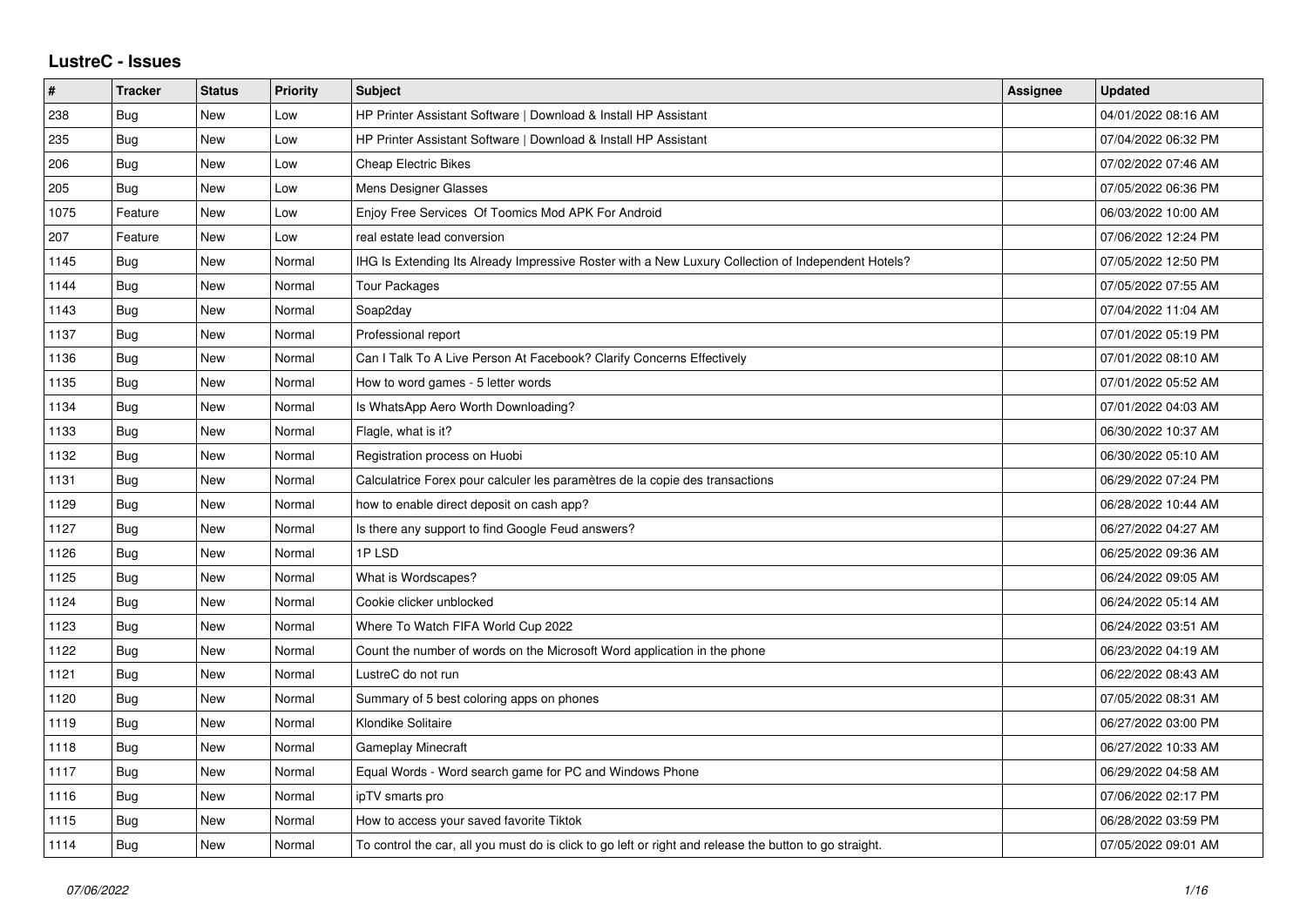| $\vert$ # | <b>Tracker</b> | <b>Status</b> | <b>Priority</b> | <b>Subject</b>                                                                                                                                           | <b>Assignee</b> | <b>Updated</b>      |
|-----------|----------------|---------------|-----------------|----------------------------------------------------------------------------------------------------------------------------------------------------------|-----------------|---------------------|
| 1113      | <b>Bug</b>     | New           | Normal          | Press the button to control your car                                                                                                                     |                 | 06/20/2022 12:09 PM |
| 1112      | Bug            | <b>New</b>    | Normal          | What Cash App Policy Says If Random Person Sent Me Money On Cash App?                                                                                    |                 | 06/27/2022 02:39 AM |
| 1111      | Bug            | New           | Normal          | LOLBeans is a fun battle royale game where you race with other players while avoiding obstacles. Reach the end of<br>the course in competitive gameplay! |                 | 07/04/2022 12:23 PM |
| 1108      | Bug            | <b>New</b>    | Normal          | Six Guns Mod Apk Answers Your Questions                                                                                                                  |                 | 07/05/2022 03:27 AM |
| 1106      | Bug            | New           | Normal          | How Do I Get Cash App ++ Without Confronting Any Technical Glitches?                                                                                     |                 | 06/25/2022 09:53 PM |
| 1104      | <b>Bug</b>     | <b>New</b>    | Normal          | Idle game fix bug                                                                                                                                        |                 | 07/05/2022 11:42 AM |
| 1103      | Bug            | New           | Normal          | Idle game fix bug                                                                                                                                        |                 | 06/25/2022 09:08 PM |
| 1102      | Bug            | New           | Normal          | Charlottesville Travel Guide?                                                                                                                            |                 | 07/04/2022 12:20 PM |
| 1101      | Bug            | <b>New</b>    | Normal          | How to Delete Cash App History at once?                                                                                                                  |                 | 06/27/2022 01:33 PM |
| 1098      | Bug            | New           | Normal          | Life of a Fisherman                                                                                                                                      |                 | 07/03/2022 10:56 PM |
| 1097      | <b>Bug</b>     | New           | Normal          | Race and experience new life.                                                                                                                            |                 | 07/06/2022 06:19 AM |
| 1096      | Bug            | <b>New</b>    | Normal          | Race and experience new life.                                                                                                                            |                 | 06/26/2022 06:07 PM |
| 1094      | <b>Bug</b>     | New           | Normal          | What time does direct deposit hit Cash App?                                                                                                              |                 | 06/14/2022 03:27 PM |
| 1092      | Bug            | New           | Normal          | Ellison Estate Vineyard                                                                                                                                  |                 | 06/20/2022 12:03 PM |
| 1091      | Bug            | New           | Normal          | Find family fun indoors and outdoors in the Jungfrau Region                                                                                              |                 | 06/14/2022 09:33 AM |
| 1090      | Bug            | New           | Normal          | Pay Someone To Do My Assignment                                                                                                                          |                 | 06/11/2022 03:15 PM |
| 1089      | Bug            | <b>New</b>    | Normal          | Pay Someone To Do My Assignment                                                                                                                          |                 | 06/15/2022 04:44 AM |
| 1087      | Bug            | New           | Normal          | How do new writers start out?                                                                                                                            |                 | 07/06/2022 02:17 PM |
| 1084      | <b>Bug</b>     | New           | Normal          | <b>Trippie Redd</b>                                                                                                                                      |                 | 06/11/2022 09:05 AM |
| 1083      | Bug            | New           | Normal          | coin base review                                                                                                                                         |                 | 06/11/2022 09:13 AM |
| 1082      | <b>Bug</b>     | New           | Normal          | Reset chime bank password without phone number                                                                                                           |                 | 06/15/2022 11:56 AM |
| 1080      | Bug            | New           | Normal          | How to use Math Wallet   Nexo wallet   CoinTiger Exchange                                                                                                |                 | 06/15/2022 11:56 AM |
| 1079      | Bug            | New           | Normal          | How to get cheap psychology assignment?                                                                                                                  |                 | 06/15/2022 06:00 AM |
| 1078      | <b>Bug</b>     | New           | Normal          | What Bank Is Cash App On Plaid? Find Clarity And Assistance                                                                                              |                 | 06/15/2022 11:56 AM |
| 1077      | Bug            | <b>New</b>    | Normal          | Les excellentes façons d'utiliser ces images                                                                                                             |                 | 07/06/2022 03:23 PM |
| 1076      | <b>Bug</b>     | New           | Normal          | DedicatedHosting4u                                                                                                                                       |                 | 06/11/2022 09:15 AM |
| 1073      | <b>Bug</b>     | New           | Normal          | Cricut Design Space                                                                                                                                      |                 | 07/06/2022 01:42 PM |
| 1072      | <b>Bug</b>     | New           | Normal          | ij.start canon                                                                                                                                           |                 | 06/21/2022 06:56 PM |
| 1071      | Bug            | New           | Normal          | Cinema HD Review - Cinemahdv2.net                                                                                                                        |                 | 06/21/2022 06:54 PM |
| 1069      | <b>Bug</b>     | New           | Normal          | how to get cash app support phone number 24*7 available                                                                                                  |                 | 06/29/2022 05:37 PM |
| 1068      | Bug            | New           | Normal          | 123.hp.com/laserjet                                                                                                                                      |                 | 05/31/2022 12:22 PM |
| 1067      | <b>Bug</b>     | New           | Normal          | Cricut.com/setup                                                                                                                                         |                 | 05/31/2022 12:19 PM |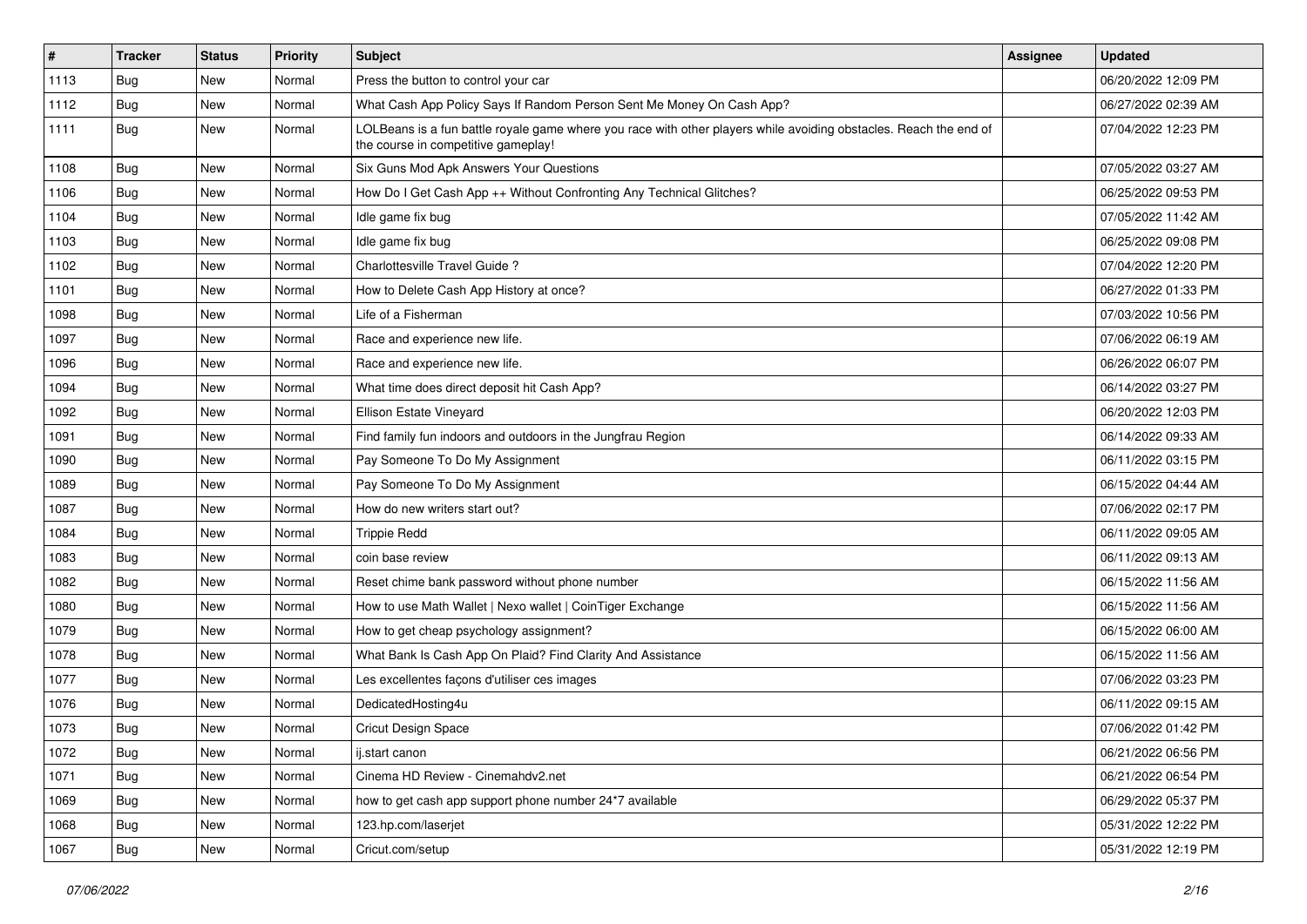| $\vert$ # | <b>Tracker</b> | <b>Status</b> | <b>Priority</b> | <b>Subject</b>                                                           | <b>Assignee</b> | <b>Updated</b>      |
|-----------|----------------|---------------|-----------------|--------------------------------------------------------------------------|-----------------|---------------------|
| 1065      | <b>Bug</b>     | New           | Normal          | The top foreign language training game in 2022                           |                 | 06/07/2022 04:05 AM |
| 1063      | Bug            | New           | Normal          | 123.hp.com/laserjet                                                      |                 | 05/28/2022 12:27 PM |
| 1062      | <b>Bug</b>     | New           | Normal          | Cricut.com/setup                                                         |                 | 05/28/2022 12:26 PM |
| 1061      | <b>Bug</b>     | New           | Normal          | Cricut.com/setup                                                         |                 | 05/28/2022 12:24 PM |
| 1060      | <b>Bug</b>     | <b>New</b>    | Normal          | How to Use Panda Helper to Speed Up Your iOS                             |                 | 05/28/2022 09:12 AM |
| 1059      | Bug            | New           | Normal          | 123.hp.com/laserjet                                                      |                 | 05/28/2022 08:29 AM |
| 1058      | <b>Bug</b>     | New           | Normal          | Cricut.com/setup                                                         |                 | 05/28/2022 08:28 AM |
| 1057      | Bug            | New           | Normal          | <b>CCPlay Education Edition APK</b>                                      |                 | 06/07/2022 04:07 AM |
| 1053      | <b>Bug</b>     | New           | Normal          | Game Geometry Dash                                                       |                 | 05/26/2022 11:30 AM |
| 1052      | <b>Bug</b>     | New           | Normal          | Build Now GG is a new battle royale game.                                |                 | 05/26/2022 04:24 AM |
| 1051      | Bug            | New           | Normal          | Dental Supplies USA                                                      |                 | 06/11/2022 09:20 PM |
| 1048      | Bug            | New           | Normal          | So zeigen Sie ein Instagram-Profilbild an und vergrößern es              |                 | 05/25/2022 06:56 AM |
| 1046      | Bug            | New           | Normal          | 123.hp.com/laserjet                                                      |                 | 05/24/2022 10:46 AM |
| 1045      | <b>Bug</b>     | New           | Normal          | Cricut.com/setup                                                         |                 | 05/24/2022 10:45 AM |
| 1044      | <b>Bug</b>     | New           | Normal          | Can I Disapprove If Random Person Sent Me Money On Cash App?             |                 | 05/26/2022 03:51 PM |
| 1043      | Bug            | New           | Normal          | What Is The Right Way To Troubleshoot Cash App Transfer Failed Problems? |                 | 05/25/2022 01:16 PM |
| 1042      | <b>Bug</b>     | New           | Normal          | How to set up direct deposit on cash app?                                |                 | 05/25/2022 01:17 PM |
| 1041      | Bug            | New           | Normal          | Count words in Word on the computer                                      |                 | 05/27/2022 02:16 PM |
| 1040      | <b>Bug</b>     | New           | Normal          | thabet                                                                   |                 | 05/19/2022 08:05 PM |
| 1039      | <b>Bug</b>     | New           | Normal          | How to Get Tickmill Bonuses for Free                                     |                 | 05/26/2022 05:43 PM |
| 1036      | Bug            | New           | Normal          | <b>VPS Material</b>                                                      |                 | 05/18/2022 09:34 PM |
| 1034      | Bug            | New           | Normal          | Download Teaching Feeling For Android                                    |                 | 05/20/2022 09:25 AM |
| 1033      | Bug            | New           | Normal          | The best slope 2 online games to play right now                          |                 | 05/17/2022 10:55 AM |
| 1032      | Bug            | New           | Normal          | How To Play The Wordle Game                                              |                 | 05/17/2022 10:37 AM |
| 1031      | Bug            | New           | Normal          | <b>IAFT Traders Union</b>                                                |                 | 05/16/2022 03:14 PM |
| 1030      | <b>Bug</b>     | New           | Normal          | <b>IAFT Traders Union</b>                                                |                 | 05/16/2022 03:13 PM |
| 1029      | <b>Bug</b>     | New           | Normal          | 5 Reasons Why People Love Coloring Pages?                                |                 | 05/16/2022 11:53 AM |
| 1028      | <b>Bug</b>     | New           | Normal          | The Best Free Online Game to Play with Friends                           |                 | 05/16/2022 05:00 AM |
| 1027      | Bug            | New           | Normal          | Word hurdle: Viral and Fun Online Game                                   |                 | 06/25/2022 06:13 PM |
| 1026      | Bug            | New           | Normal          | New Puzzle Game for All Age - Dordle                                     |                 | 06/25/2022 06:17 PM |
| 1025      | Bug            | New           | Normal          | how to change the logo in wordpress                                      |                 | 06/25/2022 06:20 PM |
| 1024      | <b>Bug</b>     | New           | Normal          | How to choose the right broker                                           |                 | 06/25/2022 06:23 PM |
| 1023      | Bug            | New           | Normal          | Questions That Are Typically Asked About Trap The Cat                    |                 | 05/14/2022 03:51 AM |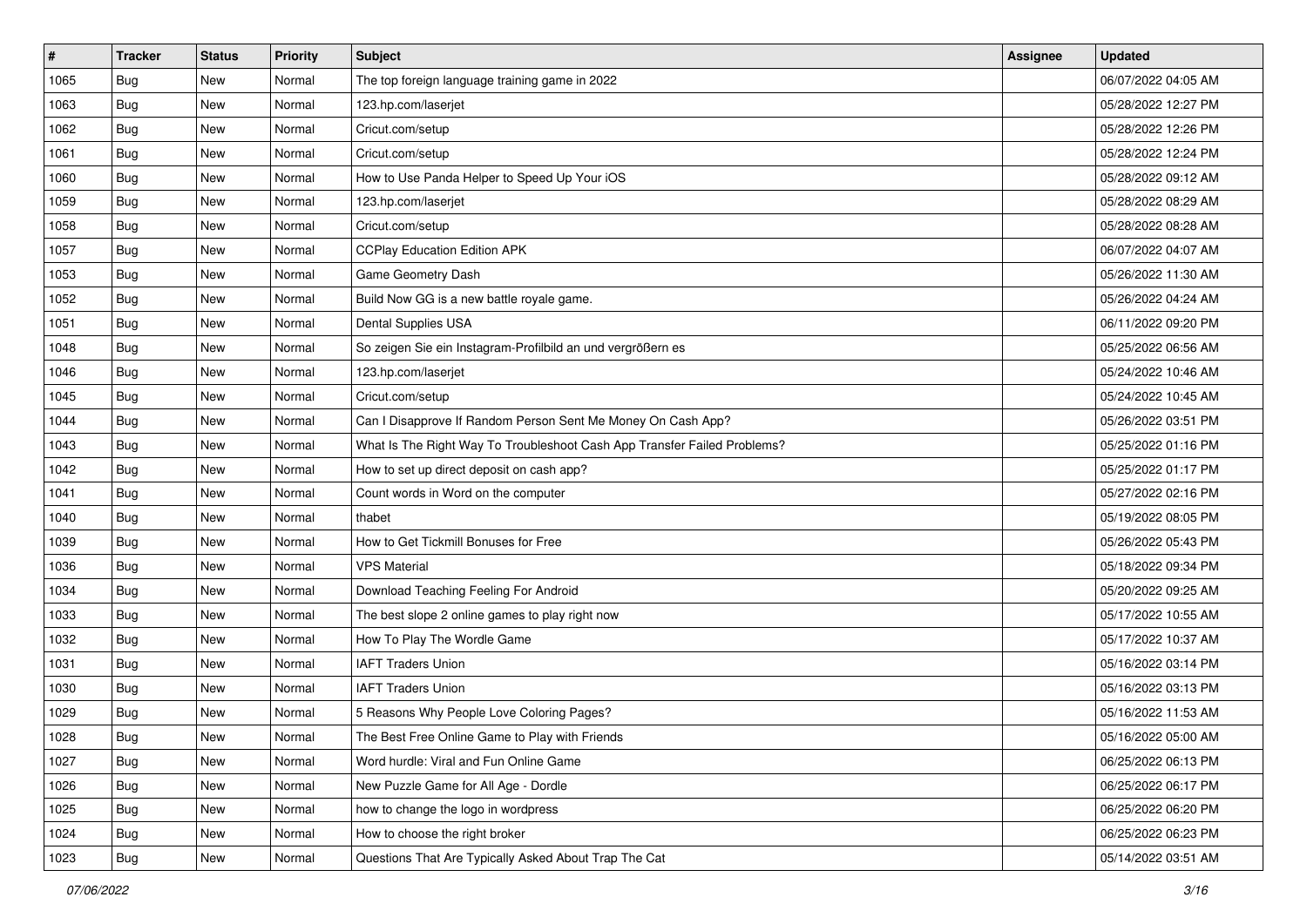| $\vert$ # | <b>Tracker</b> | <b>Status</b> | <b>Priority</b> | <b>Subject</b>                                                             | <b>Assignee</b> | <b>Updated</b>      |
|-----------|----------------|---------------|-----------------|----------------------------------------------------------------------------|-----------------|---------------------|
| 1022      | <b>Bug</b>     | New           | Normal          | 123.hp.com/laserjet                                                        |                 | 05/13/2022 01:25 PM |
| 1021      | Bug            | New           | Normal          | Cricut.com/setup                                                           |                 | 05/26/2022 12:21 AM |
| 1020      | Bug            | New           | Normal          | Cricut.com/setup                                                           |                 | 05/13/2022 11:14 AM |
| 1019      | <b>Bug</b>     | New           | Normal          | Cricut.com/setup                                                           |                 | 05/13/2022 11:13 AM |
| 1018      | Bug            | New           | Normal          | So erhalten Sie ein kostenloses Hörbuch                                    |                 | 07/06/2022 10:49 AM |
| 1016      | Bug            | New           | Normal          | Klondike Solitaire                                                         |                 | 05/12/2022 09:03 AM |
| 1015      | Bug            | New           | Normal          | Is it possible to send books for free?                                     |                 | 05/11/2022 04:05 PM |
| 1014      | Bug            | New           | Normal          | how to get chime routing and account number ? chime routing number florida |                 | 05/11/2022 12:42 PM |
| 1013      | Bug            | New           | Normal          | ij.start canon                                                             |                 | 05/11/2022 11:31 AM |
| 1012      | <b>Bug</b>     | New           | Normal          | Cricut.com/setup                                                           |                 | 05/11/2022 11:30 AM |
| 1011      | Bug            | New           | Normal          | Summary of 10 best coloring apps on phones                                 |                 | 05/11/2022 10:58 AM |
| 1009      | Bug            | New           | Normal          | How to change routing number on Cash App?                                  |                 | 05/11/2022 07:13 AM |
| 1008      | Bug            | New           | Normal          | Who was the first black woman to anchor a newscast?                        |                 | 05/10/2022 03:13 PM |
| 1007      | Bug            | New           | Normal          | "ij.start canon                                                            |                 | 05/18/2022 10:40 AM |
| 1006      | Bug            | New           | Normal          | Cricut.com/setup                                                           |                 | 05/10/2022 01:22 PM |
| 1004      | Bug            | New           | Normal          | you get to pinch and drag a man with a very flexible face                  |                 | 05/10/2022 10:59 AM |
| 1002      | <b>Bug</b>     | New           | Normal          | Chemistry Assignment Help                                                  |                 | 06/04/2022 09:58 AM |
| 1001      | Bug            | New           | Normal          | Venmo Keep Saying Error?                                                   |                 | 06/27/2022 02:20 AM |
| 999       | Bug            | New           | Normal          | Is there a way to find Google Feud answers?                                |                 | 06/28/2022 01:27 AM |
| 998       | Bug            | New           | Normal          | Is It Hard to Solve Wordle An                                              |                 | 06/27/2022 12:24 AM |
| 997       | <b>Bug</b>     | New           | Normal          | 123.hp.com/laserjet                                                        |                 | 06/28/2022 09:48 AM |
| 996       | <b>Bug</b>     | New           | Normal          | Cricut.com/setup                                                           |                 | 06/27/2022 07:12 AM |
| 993       | Bug            | New           | Normal          | IO Games Free Online                                                       |                 | 06/26/2022 09:41 AM |
| 992       | Bug            | New           | Normal          | So vergrößern Sie Ihr Instagram-Profilbild                                 |                 | 06/26/2022 11:29 PM |
| 991       | Bug            | New           | Normal          | <b>MDMA MOLLY</b>                                                          |                 | 05/03/2022 12:03 AM |
| 990       | <b>Bug</b>     | New           | Normal          | Mushrooms                                                                  |                 | 06/26/2022 05:41 AM |
| 989       | <b>Bug</b>     | New           | Normal          | Barewoods Wax Cigar                                                        |                 | 07/04/2022 07:09 AM |
| 988       | <b>Bug</b>     | New           | Normal          | Medicinal Mushrooms                                                        |                 | 06/27/2022 09:33 AM |
| 987       | Bug            | New           | Normal          | <b>Medicinal Mushrooms</b>                                                 |                 | 06/27/2022 07:13 PM |
| 985       | Bug            | New           | Normal          | Find out the vitality of Facebook Phone Number:                            |                 | 06/27/2022 05:39 AM |
| 984       | Bug            | New           | Normal          | How to disable, permanently delete Twitter account on phone, PC            |                 | 07/04/2022 07:11 AM |
| 983       | <b>Bug</b>     | New           | Normal          | Finding issue in tekken 3 game?                                            |                 | 06/28/2022 03:26 AM |
| 982       | <b>Bug</b>     | New           | Normal          | Five sites that let you download free scenarios for your iPhone            |                 | 05/07/2022 09:34 PM |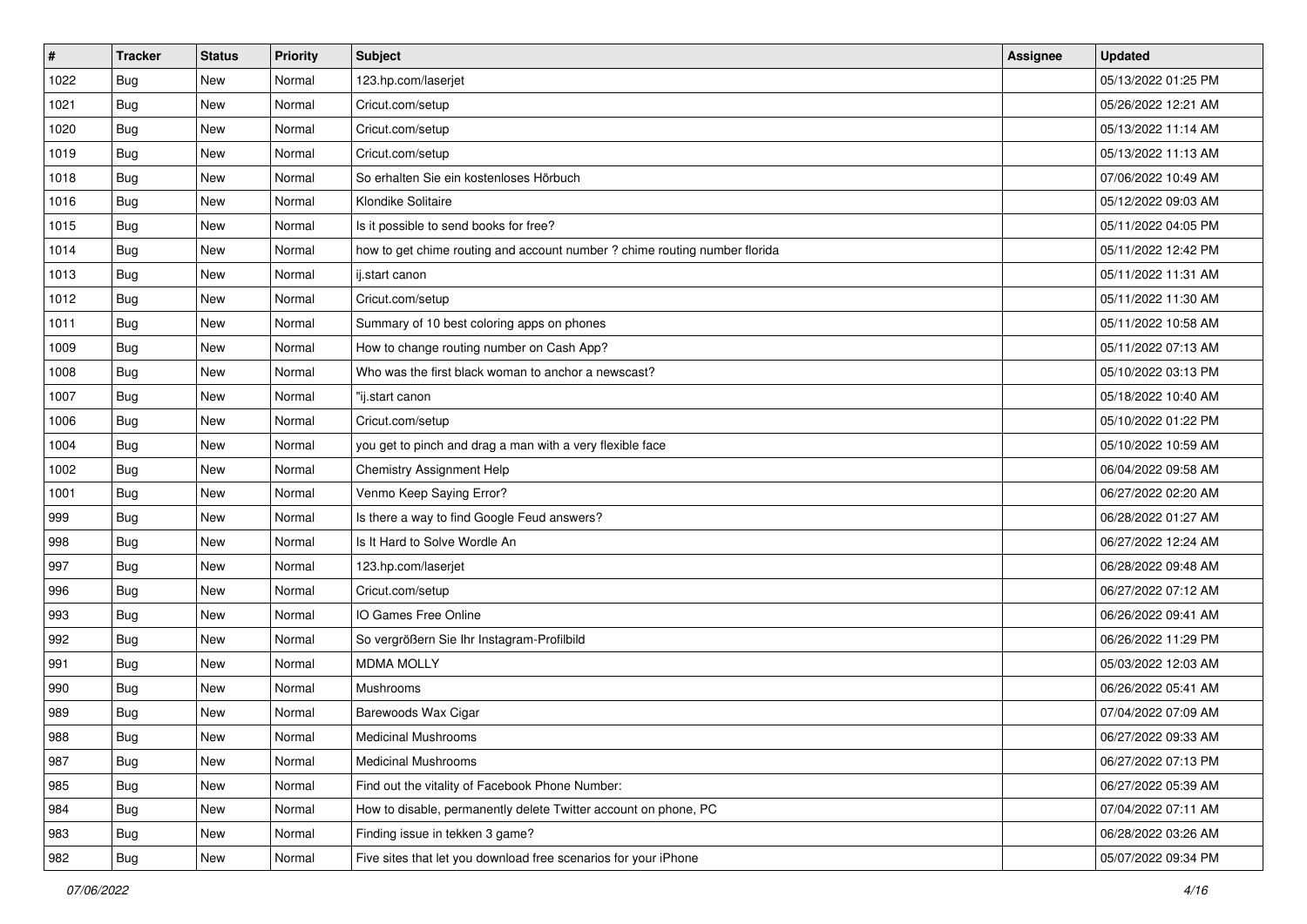| $\sharp$ | <b>Tracker</b> | <b>Status</b> | <b>Priority</b> | <b>Subject</b>                                                                         | <b>Assignee</b> | <b>Updated</b>      |
|----------|----------------|---------------|-----------------|----------------------------------------------------------------------------------------|-----------------|---------------------|
| 981      | <b>Bug</b>     | New           | Normal          | VidMate Mod APK                                                                        |                 | 06/28/2022 11:24 AM |
| 980      | <b>Bug</b>     | <b>New</b>    | Normal          | Free Gas Cards for the Unemployed                                                      |                 | 06/28/2022 02:54 PM |
| 979      | Bug            | New           | Normal          | Free Gas Cards for the Unemployed                                                      |                 | 07/05/2022 03:45 PM |
| 978      | Bug            | New           | Normal          | Delamore Lodge is a place to stay.                                                     |                 | 06/27/2022 04:57 AM |
| 977      | Bug            | <b>New</b>    | Normal          | Fans of the Old Country will like this book.                                           |                 | 07/04/2022 06:54 AM |
| 975      | Bug            | New           | Normal          | Payback 2 Mod APK                                                                      |                 | 05/05/2022 10:56 AM |
| 974      | Bug            | New           | Normal          | Watch NCAA Football Live Streaming Free                                                |                 | 06/26/2022 05:33 PM |
| 972      | Bug            | New           | Normal          | How To Borrow Money From The Cash App? Get To Know About The Same                      |                 | 04/25/2022 07:30 AM |
| 971      | <b>Bug</b>     | New           | Normal          | How Do I Check Balance On Cash App Card With Optimum Ease?                             |                 | 06/27/2022 08:16 PM |
| 970      | Bug            | <b>New</b>    | Normal          | The Amount Of Time Does Cash App Direct Deposit Time Take?                             |                 | 07/05/2022 02:33 AM |
| 969      | Bug            | <b>New</b>    | Normal          | Watch NCAA Football Live Match Free                                                    |                 | 06/28/2022 01:31 PM |
| 966      | <b>Bug</b>     | New           | Normal          | How to Download the Filmes                                                             |                 | 06/27/2022 03:25 AM |
| 965      | Bug            | New           | Normal          | Go with cash app customer service to know where I can load my cash app card            |                 | 06/28/2022 04:30 AM |
| 964      | <b>Bug</b>     | New           | Normal          | Can I Fix Cash App Transfer Failed Issues By Adding Sufficient Funds?                  |                 | 07/03/2022 11:10 PM |
| 962      | Bug            | <b>New</b>    | Normal          | Kostenlose Hörbücher                                                                   |                 | 06/26/2022 10:45 PM |
| 961      | Bug            | New           | Normal          | TeaTv is an Android                                                                    |                 | 07/05/2022 12:43 AM |
| 959      | Bug            | New           | Normal          | Get connected with cash app team-How to get money off cash app at walmart without card |                 | 06/27/2022 08:52 AM |
| 958      | Bug            | <b>New</b>    | Normal          | Avail Cash app support service to know Sutton bank cash app number                     |                 | 07/04/2022 11:36 AM |
| 957      | Bug            | New           | Normal          | From Where I Can Get Cheap Writing Services?                                           |                 | 04/20/2022 05:06 AM |
| 956      | <b>Bug</b>     | <b>New</b>    | Normal          | FNF Free Mods Online                                                                   |                 | 06/25/2022 09:59 PM |
| 954      | <b>Bug</b>     | New           | Normal          | AZ Screen Recorder Mod                                                                 |                 | 07/04/2022 10:08 PM |
| 953      | <b>Bug</b>     | <b>New</b>    | Normal          | Manga Dogs - Read Your Favorite Comics on Your Smartphone                              |                 | 07/06/2022 01:52 PM |
| 952      | Bug            | <b>New</b>    | Normal          | Canon IJ Network Tool                                                                  |                 | 06/26/2022 10:35 AM |
| 951      | <b>Bug</b>     | New           | Normal          | Canon.com/ijsetup                                                                      |                 | 06/27/2022 07:56 PM |
| 950      | <b>Bug</b>     | New           | Normal          | ij.start canon                                                                         |                 | 07/04/2022 04:29 PM |
| 949      | <b>Bug</b>     | New           | Normal          | <b>Educational Games</b>                                                               |                 | 06/15/2022 09:11 PM |
| 948      | <b>Bug</b>     | New           | Normal          | Canon IJ Network Tool                                                                  |                 | 06/27/2022 09:30 PM |
| 947      | I Bug          | New           | Normal          | is Disney Now and Disney Plus different?                                               |                 | 04/14/2022 09:53 AM |
| 946      | Bug            | New           | Normal          | What is Plex and Is Plex Legal?                                                        |                 | 06/26/2022 05:23 AM |
| 945      | Bug            | New           | Normal          | TikTok 18 Mod Apk For Your Android                                                     |                 | 04/13/2022 09:32 AM |
| 943      | Bug            | New           | Normal          | ij.start canon                                                                         |                 | 04/13/2022 08:52 AM |
| 942      | Bug            | New           | Normal          | Canon IJ Network Tool                                                                  |                 | 04/13/2022 08:45 AM |
| 941      | <b>Bug</b>     | New           | Normal          | is Disney Now and Disney Plus different?                                               |                 | 07/05/2022 11:02 AM |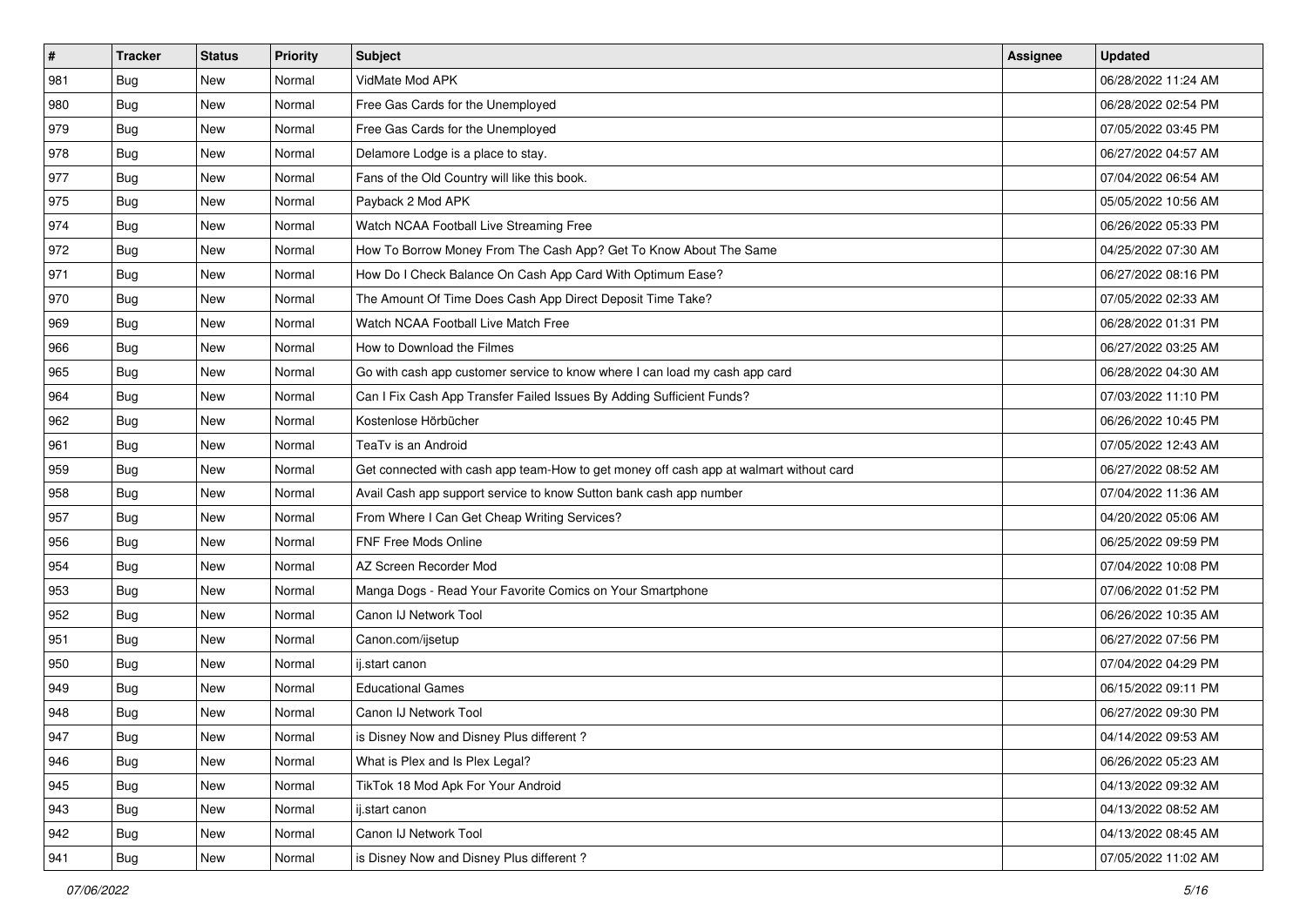| $\sharp$ | <b>Tracker</b> | <b>Status</b> | <b>Priority</b> | <b>Subject</b>                                                                   | <b>Assignee</b> | <b>Updated</b>      |
|----------|----------------|---------------|-----------------|----------------------------------------------------------------------------------|-----------------|---------------------|
| 940      | <b>Bug</b>     | New           | Normal          | What is Plex and Is Plex Legal?                                                  |                 | 07/04/2022 07:54 PM |
| 935      | <b>Bug</b>     | <b>New</b>    | Normal          | MovieBox Pro Apk - Watch Movies and TV Shows on Your Android Phone               |                 | 07/04/2022 03:38 AM |
| 934      | <b>Bug</b>     | New           | Normal          | MovieBox Pro Apk - Watch Movies and TV Shows on Your Android Phone               |                 | 05/10/2022 11:01 AM |
| 933      | <b>Bug</b>     | <b>New</b>    | Normal          | How Can I Watch Movies on My Mobile Phone                                        |                 | 06/24/2022 12:55 AM |
| 932      | Bug            | <b>New</b>    | Normal          | The best epic, long-playing PC games will consume days of your life.             |                 | 05/15/2022 07:44 PM |
| 930      | <b>Bug</b>     | New           | Normal          | The best free games online                                                       |                 | 04/12/2022 09:05 AM |
| 929      | Bug            | New           | Normal          | Canon IJ Network Tool                                                            |                 | 04/12/2022 08:32 AM |
| 928      | <b>Bug</b>     | New           | Normal          | How Does Sutton Bank Cash App Customer Service Help In Answering Your Questions? |                 | 04/12/2022 11:36 AM |
| 926      | <b>Bug</b>     | New           | Normal          | tavor 7                                                                          |                 | 06/22/2022 05:08 PM |
| 925      | <b>Bug</b>     | <b>New</b>    | Normal          | tavor 7                                                                          |                 | 06/15/2022 03:45 AM |
| 924      | <b>Bug</b>     | New           | Normal          | buy tec 9                                                                        |                 | 04/11/2022 02:54 PM |
| 923      | Bug            | New           | Normal          | frenchies for sale                                                               |                 | 04/11/2022 02:35 PM |
| 922      | Bug            | <b>New</b>    | Normal          | Why Is The Need For Assignment Writing Services?                                 |                 | 07/05/2022 09:39 PM |
| 921      | Bug            | New           | Normal          | Canon IJ Network Tool                                                            |                 | 04/11/2022 09:00 AM |
| 920      | Bug            | <b>New</b>    | Normal          | Where I Can Get Essay Writing Services?                                          |                 | 04/11/2022 08:35 AM |
| 918      | <b>Bug</b>     | New           | Normal          | Antivirus for IOS                                                                |                 | 06/16/2022 10:36 PM |
| 917      | <b>Bug</b>     | New           | Normal          | Random Person Sent Me Money on Cash App-find solution?                           |                 | 04/09/2022 12:32 PM |
| 916      | Bug            | <b>New</b>    | Normal          | How long does it take to write a book?                                           |                 | 04/07/2022 12:15 PM |
| 915      | <b>Bug</b>     | New           | Normal          | Finance dissertation writing                                                     |                 | 04/07/2022 09:22 AM |
| 914      | Bug            | New           | Normal          | Wordle: how to play fashion games for free?                                      |                 | 04/07/2022 08:30 AM |
| 913      | <b>Bug</b>     | New           | Normal          | Canon IJ Network Tool                                                            |                 | 04/07/2022 06:21 AM |
| 912      | Bug            | New           | Normal          | Cuphead Mobile Game Review                                                       |                 | 06/09/2022 10:14 AM |
| 911      | Bug            | <b>New</b>    | Normal          | Aluminum Windows & Doors                                                         |                 | 07/06/2022 02:16 PM |
| 910      | Bug            | New           | Normal          | Each content looks unisize or not formated                                       |                 | 04/06/2022 11:21 AM |
| 909      | <b>Bug</b>     | New           | Normal          | Toca Life World APK                                                              |                 | 04/06/2022 04:52 AM |
| 908      | <b>Bug</b>     | New           | Normal          | Toca Life World APK                                                              |                 | 04/06/2022 03:18 AM |
| 907      | Bug            | New           | Normal          | Canon IJ Network Tool                                                            |                 | 04/04/2022 10:43 AM |
| 906      | <b>Bug</b>     | New           | Normal          | How To Change Cash App From Business To Personal Account For Any Reasons?        |                 | 04/04/2022 09:57 AM |
| 905      | Bug            | New           | Normal          | MINI MILITIA MOD APK                                                             |                 | 05/19/2022 01:54 PM |
| 898      | Bug            | New           | Normal          | Shadow Fight 2 Mod APK                                                           |                 | 04/02/2022 09:17 AM |
| 895      | Bug            | New           | Normal          | Cash App Scams                                                                   |                 | 06/18/2022 02:36 PM |
| 893      | Bug            | New           | Normal          | klingeltone                                                                      |                 | 04/13/2022 11:06 AM |
| 892      | <b>Bug</b>     | New           | Normal          | Good game                                                                        |                 | 07/01/2022 10:25 AM |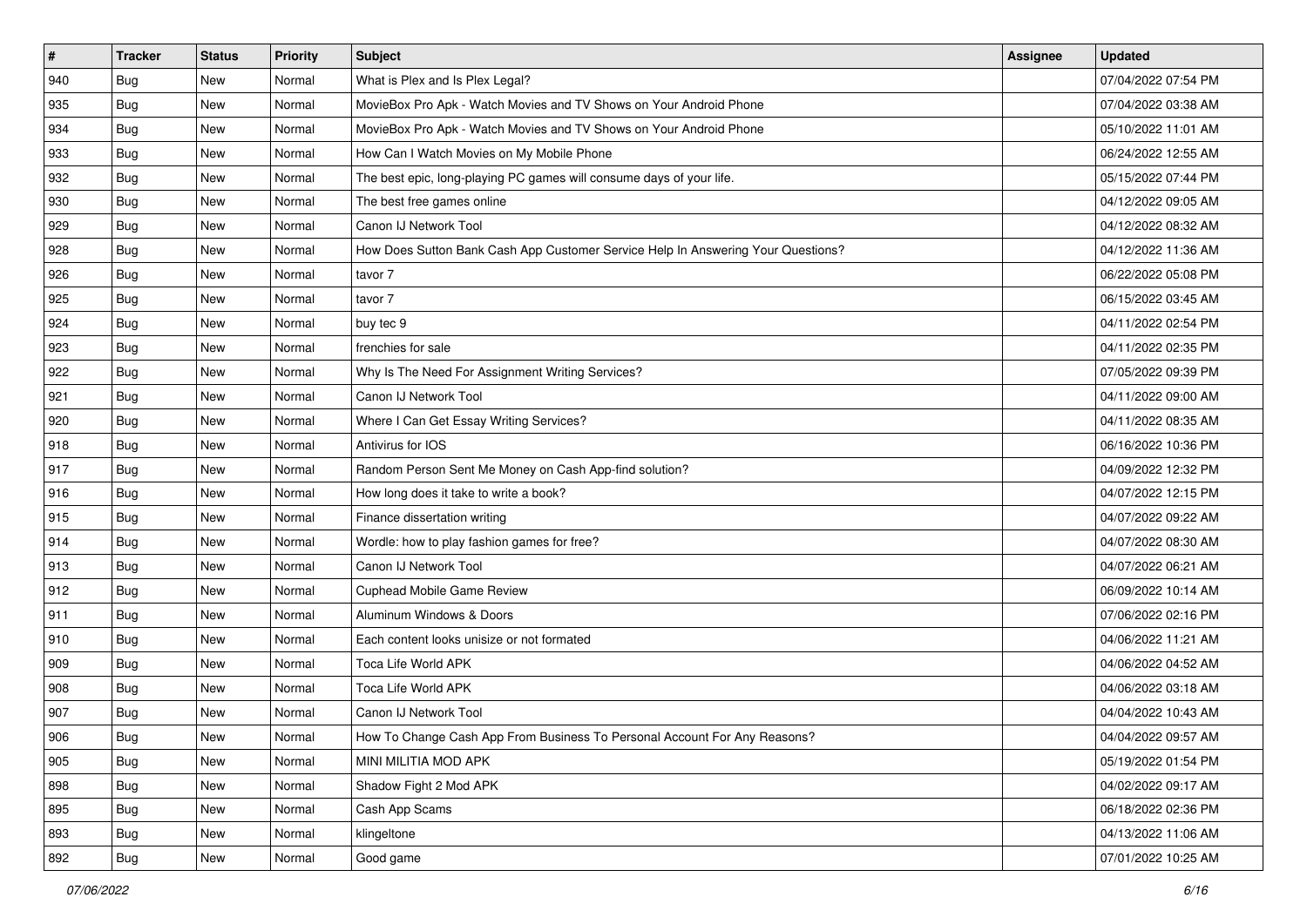| #   | <b>Tracker</b> | <b>Status</b> | <b>Priority</b> | <b>Subject</b>                                                                   | <b>Assignee</b> | <b>Updated</b>      |
|-----|----------------|---------------|-----------------|----------------------------------------------------------------------------------|-----------------|---------------------|
| 891 | <b>Bug</b>     | New           | Normal          | The most interesting game today, have you tried it?                              |                 | 04/01/2022 09:17 AM |
| 889 | Bug            | New           | Normal          | What is Plex and how it's work?                                                  |                 | 04/01/2022 09:14 AM |
| 888 | <b>Bug</b>     | New           | Normal          | Is the Fox News Channel on Roku free?                                            |                 | 06/28/2022 06:58 PM |
| 887 | <b>Bug</b>     | New           | Normal          | What is Plex and how it's work?                                                  |                 | 04/01/2022 09:16 AM |
| 886 | Bug            | New           | Normal          | Is the Fox News Channel on Roku free?                                            |                 | 07/03/2022 07:14 PM |
| 885 | <b>Bug</b>     | New           | Normal          | How to Install the Tele Latino App For Android                                   |                 | 03/28/2022 04:10 AM |
| 884 | Bug            | New           | Normal          | Why do Subway Surfers popular                                                    |                 | 04/01/2022 09:16 AM |
| 883 | Bug            | New           | Normal          | Langweilen Sie sich jemals bei der gleichen alten Schriftart auf Instagram?      |                 | 04/01/2022 09:16 AM |
| 882 | <b>Bug</b>     | New           | Normal          | How to change bank account on cash app?                                          |                 | 04/01/2022 09:16 AM |
| 880 | Bug            | New           | Normal          | Why do Subway Surfers popular                                                    |                 | 04/01/2022 09:16 AM |
| 878 | Bug            | New           | Normal          | Wie ist instazoom hilfreich beim Herunterladen von Instagram-Profilbildern       |                 | 04/08/2022 09:28 PM |
| 876 | <b>Bug</b>     | New           | Normal          | Download Full-Size Profile Pictures of Your Favorite Users With InstaDP          |                 | 04/01/2022 09:12 AM |
| 875 | Bug            | New           | Normal          | Red ball game                                                                    |                 | 04/01/2022 09:15 AM |
| 874 | Bug            | New           | Normal          | Cómo descargar Minecraft Apk                                                     |                 | 06/26/2022 08:01 AM |
| 873 | <b>Bug</b>     | New           | Normal          | Klingeltöne mp3                                                                  |                 | 04/13/2022 11:03 AM |
| 872 | Bug            | New           | Normal          | Poppy Playtime Horror Game Free                                                  |                 | 04/01/2022 09:11 AM |
| 870 | <b>Bug</b>     | New           | Normal          | Mahjong Solitaire                                                                |                 | 04/01/2022 09:12 AM |
| 869 | Bug            | New           | Normal          | Sonnerie Post Malone 2022                                                        |                 | 04/13/2022 11:05 AM |
| 865 | <b>Bug</b>     | New           | Normal          | Canon IJ Printer Utility                                                         |                 | 05/18/2022 07:24 PM |
| 864 | Bug            | New           | Normal          | Canon IJ Network Tool                                                            |                 | 04/01/2022 09:14 AM |
| 863 | <b>Bug</b>     | New           | Normal          | Canon IJ Network Tool                                                            |                 | 04/01/2022 09:12 AM |
| 862 | <b>Bug</b>     | New           | Normal          | none                                                                             |                 | 04/01/2022 09:11 AM |
| 859 | Bug            | New           | Normal          | Canon IJ Network Tool                                                            |                 | 04/01/2022 09:13 AM |
| 857 | Bug            | New           | Normal          | Welcome to the world of classic retro games                                      |                 | 04/01/2022 09:13 AM |
| 856 | Bug            | New           | Normal          | Online Classes Assistance Help For Student                                       |                 | 04/01/2022 09:13 AM |
| 855 | Bug            | New           | Normal          | Online Classes Assistance Help For Student                                       |                 | 04/01/2022 09:13 AM |
| 854 | <b>Bug</b>     | New           | Normal          | How To Resolve Password Problems Through Facebook Customer Service?              |                 | 04/09/2022 06:11 PM |
| 853 | <b>Bug</b>     | New           | Normal          | what is dr laser                                                                 |                 | 04/01/2022 09:13 AM |
| 852 | Bug            | New           | Normal          | How to cancel your French Bee flight within 24 hours?                            |                 | 04/01/2022 09:13 AM |
| 851 | Bug            | New           | Normal          | Laden Sie den kostenlosen MP3-Klingelton für Ihr Mobiltelefon herunter           |                 | 04/01/2022 09:14 AM |
| 850 | Bug            | New           | Normal          | Puppy Playtime APK Android                                                       |                 | 04/01/2022 09:14 AM |
| 849 | Bug            | New           | Normal          | FutEmax App Apk - Watch Soccer, Fantasy Football, And More On Your Mobile Device |                 | 04/01/2022 09:04 AM |
| 844 | <b>Bug</b>     | New           | Normal          | To know Chime Routing Number call on the helpline number                         |                 | 04/01/2022 08:58 AM |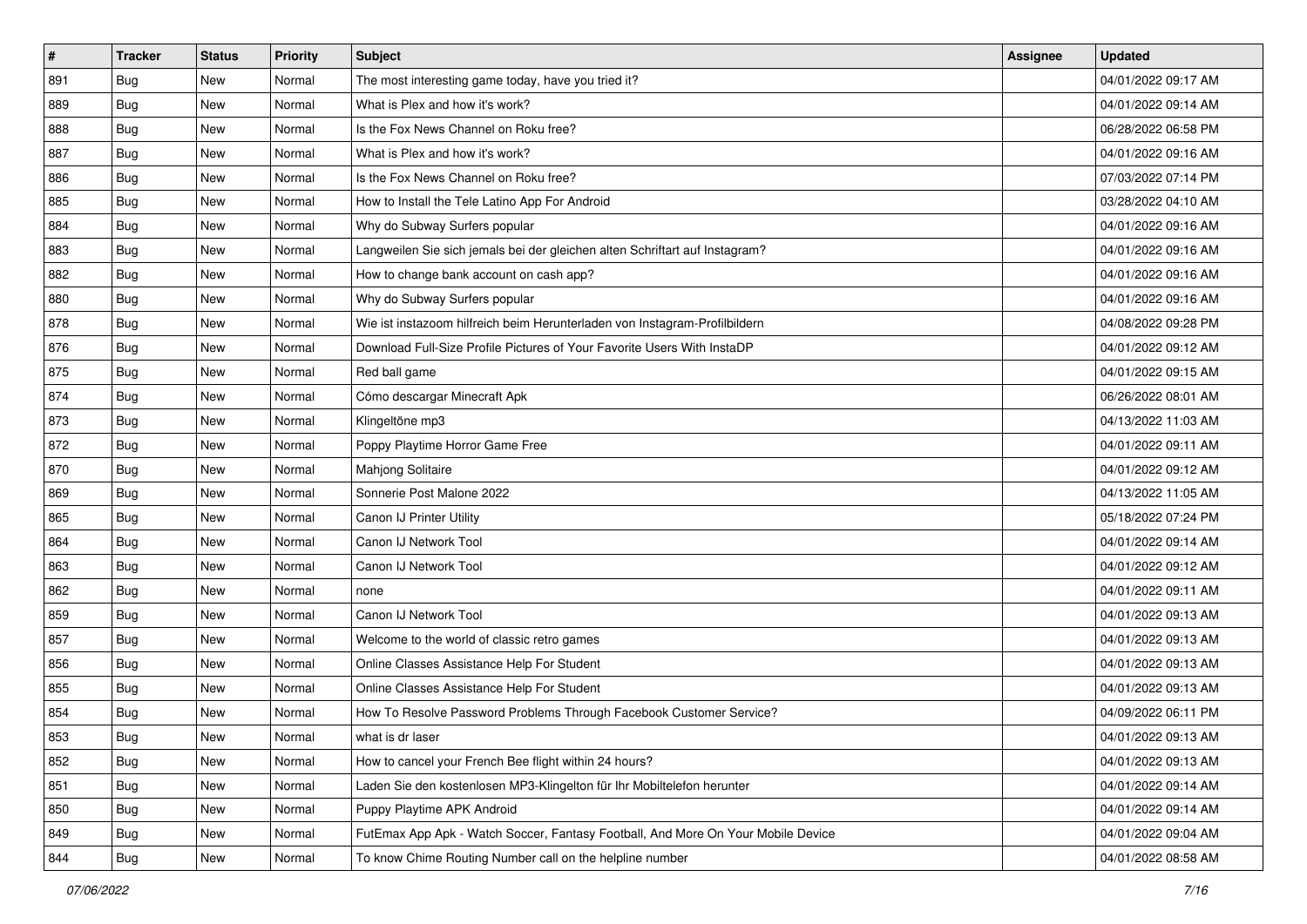| $\sharp$ | <b>Tracker</b> | <b>Status</b> | <b>Priority</b> | Subject                                                       | Assignee | <b>Updated</b>      |
|----------|----------------|---------------|-----------------|---------------------------------------------------------------|----------|---------------------|
| 843      | <b>Bug</b>     | New           | Normal          | Canon IJ Network Tool                                         |          | 04/01/2022 08:58 AM |
| 842      | Bug            | <b>New</b>    | Normal          | Join the fun game                                             |          | 04/01/2022 08:58 AM |
| 841      | Bug            | New           | Normal          | How do I activate FOX NOW?                                    |          | 04/01/2022 08:58 AM |
| 840      | <b>Bug</b>     | New           | Normal          | Is Tubi really free and legal?                                |          | 04/01/2022 08:58 AM |
| 839      | Bug            | New           | Normal          | How do I activate FOX NOW?                                    |          | 04/01/2022 08:58 AM |
| 838      | <b>Bug</b>     | New           | Normal          | Celebrity Hunter Mod apk - Como instalá-lo                    |          | 04/01/2022 08:58 AM |
| 836      | <b>Bug</b>     | New           | Normal          | What Is The Required Amount To Pay As Cash App Clearance Fee? |          | 04/01/2022 09:00 AM |
| 835      | Bug            | New           | Normal          | Build your strong army with Taming io                         |          | 04/01/2022 08:59 AM |
| 834      | <b>Bug</b>     | New           | Normal          | Grasp the secret to relieve stress and fatigue                |          | 04/01/2022 08:57 AM |
| 833      | Bug            | <b>New</b>    | Normal          | Does Direct Deposit Hit Chime- seek Chime Customer Service    |          | 04/01/2022 08:59 AM |
| 832      | <b>Bug</b>     | New           | Normal          | Choque Royale Mod Apk                                         |          | 04/01/2022 08:59 AM |
| 831      | <b>Bug</b>     | New           | Normal          | Build and shoot                                               |          | 05/29/2022 04:47 PM |
| 830      | Bug            | New           | Normal          | Poppy Playtime APK                                            |          | 06/27/2022 10:31 PM |
| 828      | Bug            | New           | Normal          | Nursery management                                            |          | 06/28/2022 12:10 PM |
| 827      | Bug            | <b>New</b>    | Normal          | Come To Know The Required Steps To Unlock Cash App Account    |          | 04/01/2022 08:59 AM |
| 826      | <b>Bug</b>     | New           | Normal          | How to Dowload MXL TV Premium                                 |          | 05/26/2022 03:34 PM |
| 825      | <b>Bug</b>     | New           | Normal          | Lucky Patcher Download                                        |          | 07/05/2022 09:19 AM |
| 822      | Bug            | <b>New</b>    | Normal          | Dowload Your Boyfriend Game                                   |          | 07/06/2022 07:09 AM |
| 821      | Bug            | New           | Normal          | Nicoo - A Review of the Popular Battle Royale Game            |          | 06/28/2022 08:30 AM |
| 820      | Bug            | New           | Normal          | Metal Slug Apk para Android                                   |          | 07/05/2022 10:50 AM |
| 819      | <b>Bug</b>     | New           | Normal          | Metal Slug Apk para Android                                   |          | 06/27/2022 09:35 AM |
| 817      | <b>Bug</b>     | New           | Normal          | Pacman 30th Anniversary                                       |          | 07/03/2022 11:23 PM |
| 816      | Bug            | <b>New</b>    | Normal          | Play Scribble io fun with everyone                            |          | 07/02/2022 10:43 AM |
| 811      | <b>Bug</b>     | New           | Normal          | Canon IJ Network Tool                                         |          | 07/03/2022 03:22 PM |
| 809      | <b>Bug</b>     | New           | Normal          | Smash Karts - immerse yourself in the exciting race           |          | 07/04/2022 07:42 PM |
| 808      | <b>Bug</b>     | New           | Normal          | Sinnvolle Guten-Morgen-Grüße                                  |          | 07/03/2022 07:27 PM |
| 807      | <b>Bug</b>     | New           | Normal          | 1v1Battle is a strategic action 'Build and shoot' game        |          | 06/27/2022 06:52 AM |
| 804      | <b>Bug</b>     | New           | Normal          | Review                                                        |          | 07/03/2022 10:51 PM |
| 802      | Bug            | New           | Normal          | Who Is an ETL Engineer                                        |          | 07/05/2022 11:30 PM |
| 801      | Bug            | New           | Normal          | Who Is an ETL Engineer                                        |          | 07/06/2022 07:02 AM |
| 800      | Bug            | New           | Normal          | Who Is an ETL Engineer                                        |          | 07/06/2022 12:39 AM |
| 799      | Bug            | New           | Normal          | Who Is an ETL Engineer                                        |          | 07/04/2022 10:42 AM |
| 798      | <b>Bug</b>     | New           | Normal          | Who Is an ETL Engineer                                        |          | 07/05/2022 11:49 PM |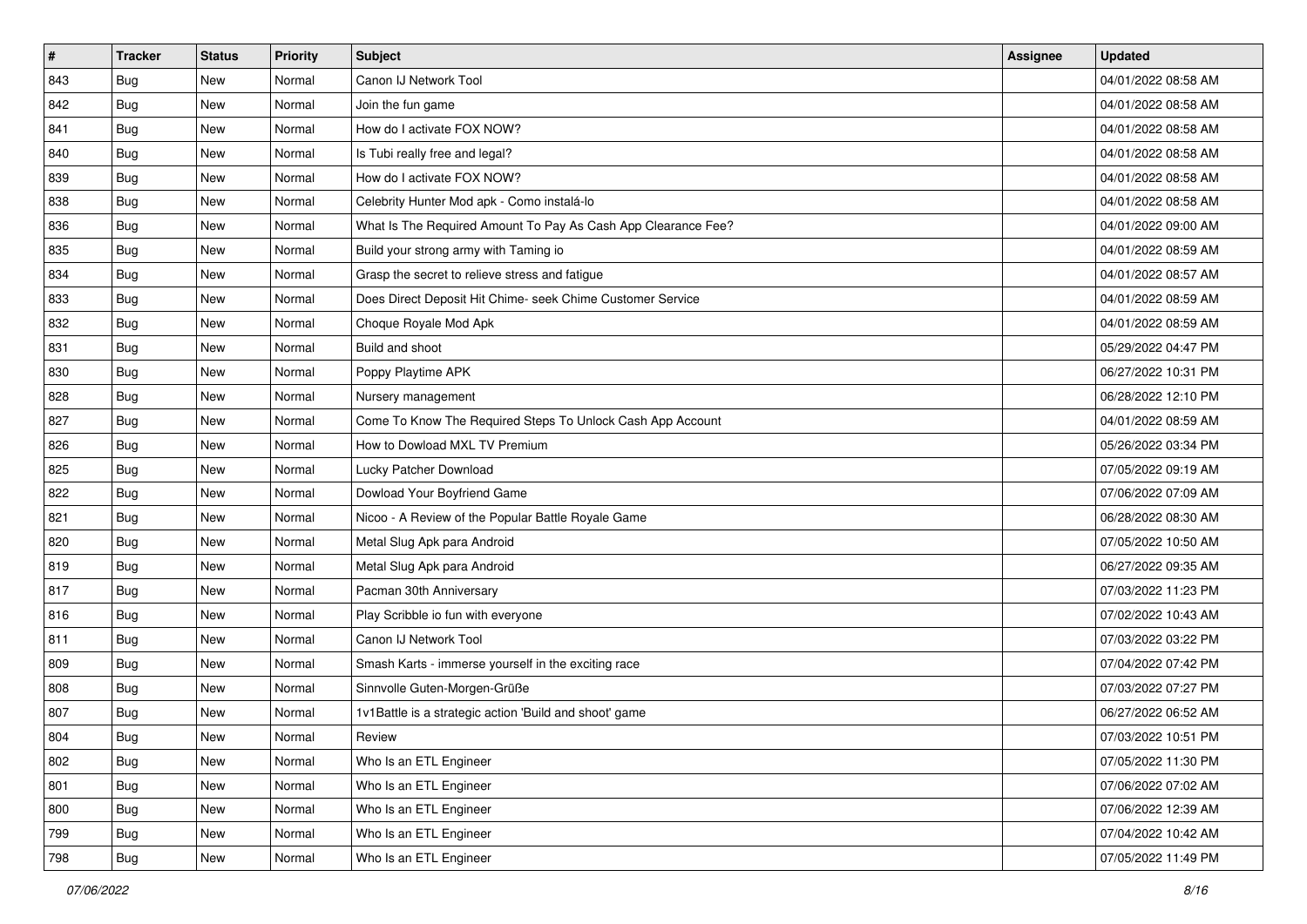| #   | <b>Tracker</b> | <b>Status</b> | <b>Priority</b> | <b>Subject</b>                                                                | <b>Assignee</b> | <b>Updated</b>      |
|-----|----------------|---------------|-----------------|-------------------------------------------------------------------------------|-----------------|---------------------|
| 796 | Bug            | New           | Normal          | How Does Cash App ++ actually work and What is the process of it              |                 | 07/02/2022 11:27 PM |
| 795 | Bug            | New           | Normal          | Drift Boss - Exciting Race                                                    |                 | 07/06/2022 05:00 AM |
| 792 | Bug            | New           | Normal          | What is Google Camera Mod?                                                    |                 | 06/27/2022 10:20 AM |
| 791 | Bug            | New           | Normal          | Samsnung TV Plus is not working                                               |                 | 04/01/2022 09:03 AM |
| 790 | <b>Bug</b>     | <b>New</b>    | Normal          | My app                                                                        |                 | 04/01/2022 09:03 AM |
| 789 | Bug            | New           | Normal          | Full version                                                                  |                 | 07/05/2022 01:51 PM |
| 788 | <b>Bug</b>     | New           | Normal          | Intro Maker Mod APK                                                           |                 | 07/05/2022 01:50 AM |
| 787 | Bug            | New           | Normal          | Assured Assignment Help                                                       |                 | 07/04/2022 06:28 AM |
| 786 | Bug            | New           | Normal          | Best Assignment Help in Australia & UK                                        |                 | 07/05/2022 07:30 PM |
| 785 | <b>Bug</b>     | New           | Normal          | How To Get Money Off Cash App Without Card Or With A Card?                    |                 | 07/06/2022 05:26 AM |
| 784 | Bug            | New           | Normal          | How To Add Money On Cash App Card And Check The Funds?                        |                 | 07/06/2022 03:08 AM |
| 783 | <b>Bug</b>     | New           | Normal          | How Do I Determine The Reasons And Solutions To Fix Cash App Transfer Failed? |                 | 07/05/2022 04:03 AM |
| 782 | Bug            | New           | Normal          | Comment faire une sonnerie téléphonique                                       |                 | 07/05/2022 01:35 AM |
| 781 | Bug            | New           | Normal          | Free Whatsapp Group to Join                                                   |                 | 07/05/2022 02:19 AM |
| 777 | Bug            | New           | Normal          | Obtain driving instructions using Google Maps.                                |                 | 07/06/2022 07:35 AM |
| 776 | <b>Bug</b>     | New           | Normal          | Wibargain                                                                     |                 | 07/06/2022 01:36 AM |
| 775 | <b>Bug</b>     | New           | Normal          | cash app                                                                      |                 | 02/14/2022 08:20 AM |
| 774 | Bug            | New           | Normal          | Follow proper initiatives                                                     |                 | 07/05/2022 06:06 AM |
| 773 | Bug            | New           | Normal          | Spades - Play online free                                                     |                 | 07/06/2022 12:39 AM |
| 772 | Bug            | New           | Normal          | united airlines baggage policy                                                |                 | 07/04/2022 12:27 AM |
| 771 | <b>Bug</b>     | New           | Normal          | united airlines baggage policy                                                |                 | 07/05/2022 09:19 AM |
| 770 | <b>Bug</b>     | New           | Normal          | Canon IJ Network Tool                                                         |                 | 07/06/2022 12:15 PM |
| 769 | <b>Bug</b>     | New           | Normal          | check my cash app                                                             |                 | 07/06/2022 01:35 PM |
| 768 | Bug            | New           | Normal          | Where can you buy best jackets online?                                        |                 | 07/04/2022 04:44 PM |
| 767 | <b>Bug</b>     | New           | Normal          | apkmod                                                                        |                 | 07/05/2022 11:57 AM |
| 766 | Bug            | New           | Normal          | Pobreflix Mod APK Review                                                      |                 | 07/04/2022 09:29 PM |
| 765 | Bug            | New           | Normal          | Follow proper initiatives to check my cash app                                |                 | 07/04/2022 07:06 PM |
| 764 | Bug            | New           | Normal          | What is available to see what I can watch HBO Max?                            |                 | 07/04/2022 12:11 PM |
| 762 | Bug            | New           | Normal          | How To Add Money To A Cash App Card If Struggling With Low Amount?            |                 | 06/29/2022 10:53 AM |
| 760 | Bug            | New           | Normal          | apkmod                                                                        |                 | 06/27/2022 04:13 PM |
| 758 | <b>Bug</b>     | New           | Normal          | How Do I Study Consistently For Hours?                                        |                 | 06/27/2022 12:49 AM |
| 757 | Bug            | New           | Normal          | Why Is Issue of Car Maintenance so Famous for the Consumers?                  |                 | 04/01/2022 09:01 AM |
| 754 | Bug            | New           | Normal          | Cómo descargar tonos gratis de teléfono celular                               |                 | 07/05/2022 11:29 PM |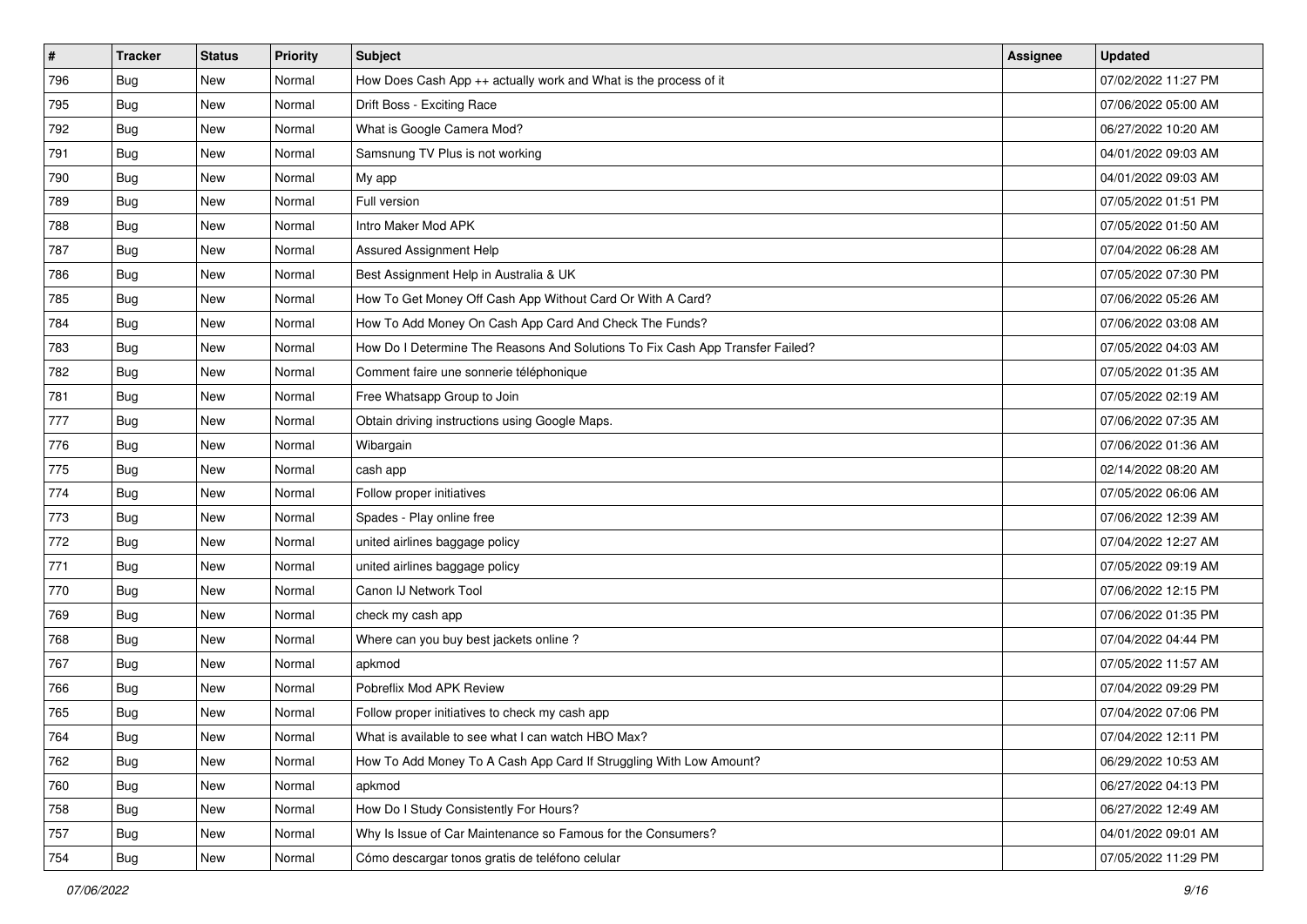| $\vert$ # | <b>Tracker</b> | <b>Status</b> | <b>Priority</b> | Subject                                                                                             | <b>Assignee</b> | <b>Updated</b>      |
|-----------|----------------|---------------|-----------------|-----------------------------------------------------------------------------------------------------|-----------------|---------------------|
| 753       | <b>Bug</b>     | New           | Normal          | onlineessaygrader                                                                                   |                 | 06/28/2022 05:55 AM |
| 752       | Bug            | New           | Normal          | Plagerism checker                                                                                   |                 | 06/26/2022 06:33 PM |
| 750       | Bug            | New           | Normal          | Create a Report Template                                                                            |                 | 07/04/2022 04:40 PM |
| 749       | <b>Bug</b>     | New           | Normal          | The Best Bubble Shooter Game for Android                                                            |                 | 07/06/2022 11:51 AM |
| 748       | Bug            | New           | Normal          | Il y a quelques façons d'obtenir des sonneries gratuites pour votre iPhone                          |                 | 06/26/2022 11:24 PM |
| 747       | <b>Bug</b>     | New           | Normal          | How to Install Tyflex Plus on Your Android Device                                                   |                 | 07/03/2022 07:14 PM |
| 744       | Bug            | New           | Normal          | <b>Pixel Survive</b>                                                                                |                 | 06/28/2022 05:13 AM |
| 743       | <b>Bug</b>     | New           | Normal          | They promote 'pixel art' contests and a 'game jam' related to the work and figure of Carlos Casares |                 | 06/28/2022 12:04 PM |
| 742       | <b>Bug</b>     | New           | Normal          | How Long Does Cash App Support Take To Respond For A Better Support?                                |                 | 07/04/2022 11:48 PM |
| 741       | Bug            | New           | Normal          | <b>Blockchain Technology Solutions</b>                                                              |                 | 07/05/2022 07:25 AM |
| 739       | Bug            | New           | Normal          | law dissertation help                                                                               |                 | 06/27/2022 06:12 PM |
| 738       | Bug            | New           | Normal          | How Much Amount Do I Get Using The Referral Code For Cash App?                                      |                 | 06/27/2022 03:58 PM |
| 737       | Bug            | New           | Normal          | How Do I Talk To A Live Person At Facebook If Anything Is Doubtful?                                 |                 | 06/27/2022 09:59 PM |
| 736       | <b>Bug</b>     | New           | Normal          | I Want to Edit in My Website (transfer-factor.net) Unfortunately, Unable to Edit It                 |                 | 06/24/2022 07:32 AM |
| 735       | <b>Bug</b>     | New           | Normal          | A quick fix of how to get money back from cash app stocks                                           |                 | 07/06/2022 03:00 PM |
| 734       | Bug            | New           | Normal          | DR. STRANGE: Multiverse of Scheduling Madness!                                                      |                 | 06/28/2022 07:07 AM |
| 733       | <b>Bug</b>     | New           | Normal          | How does one go about getting a book deal?                                                          |                 | 06/28/2022 06:35 PM |
| 732       | Bug            | New           | Normal          | Get rectifications steps about why cash app transfer failed                                         |                 | 07/04/2022 12:38 PM |
| 731       | <b>Bug</b>     | New           | Normal          | Avail Of Cash App Customer Service If Unable To Down Cash App Mobile App?                           |                 | 07/06/2022 04:50 AM |
| 730       | <b>Bug</b>     | New           | Normal          | Canon IJ Network Tool                                                                               |                 | 07/05/2022 07:20 PM |
| 729       | <b>Bug</b>     | New           | Normal          | Canon IJ Network Tool                                                                               |                 | 06/28/2022 01:10 PM |
| 728       | <b>Bug</b>     | New           | Normal          | Will Cash App refund money if scammed? Hitches With Optimum Ease                                    |                 | 07/05/2022 02:45 AM |
| 726       | Bug            | New           | Normal          | Mobile Application Development Services                                                             |                 | 07/06/2022 06:41 AM |
| 724       | <b>Bug</b>     | New           | Normal          | Dial Chime Customer support number for a quick response                                             |                 | 07/05/2022 01:50 PM |
| 721       | Bug            | New           | Normal          | Cómo instalar un Mod Apk                                                                            |                 | 07/05/2022 08:54 PM |
| 720       | <b>Bug</b>     | New           | Normal          | How does Cash App Phone Number provide a quick treatment?                                           |                 | 07/04/2022 12:42 PM |
| 719       | <b>Bug</b>     | New           | Normal          | How Do I Send \$5000 Through Cash App Account With Ease?                                            |                 | 07/06/2022 09:30 AM |
| 717       | i Bug          | New           | Normal          | Disney Plus Apk - Watch Movies and TV Shows on Your Device                                          |                 | 07/04/2022 05:53 PM |
| 716       | Bug            | New           | Normal          | La celebración de un BabyShower.                                                                    |                 | 07/05/2022 01:58 AM |
| 715       | <b>Bug</b>     | New           | Normal          | Puppy Playtime Descargar gratis                                                                     |                 | 07/05/2022 11:53 PM |
| 714       | Bug            | New           | Normal          | Cuevana 3 Premium - Enjoy Your Favorite Movies and TV Shows on Your Smart TV                        |                 | 07/06/2022 03:21 AM |
| 712       | <b>Bug</b>     | New           | Normal          | Tips and Tricks                                                                                     |                 | 07/04/2022 07:57 PM |
| 711       | <b>Bug</b>     | New           | Normal          | Human Fall Flat Apk Download                                                                        |                 | 07/01/2022 01:14 AM |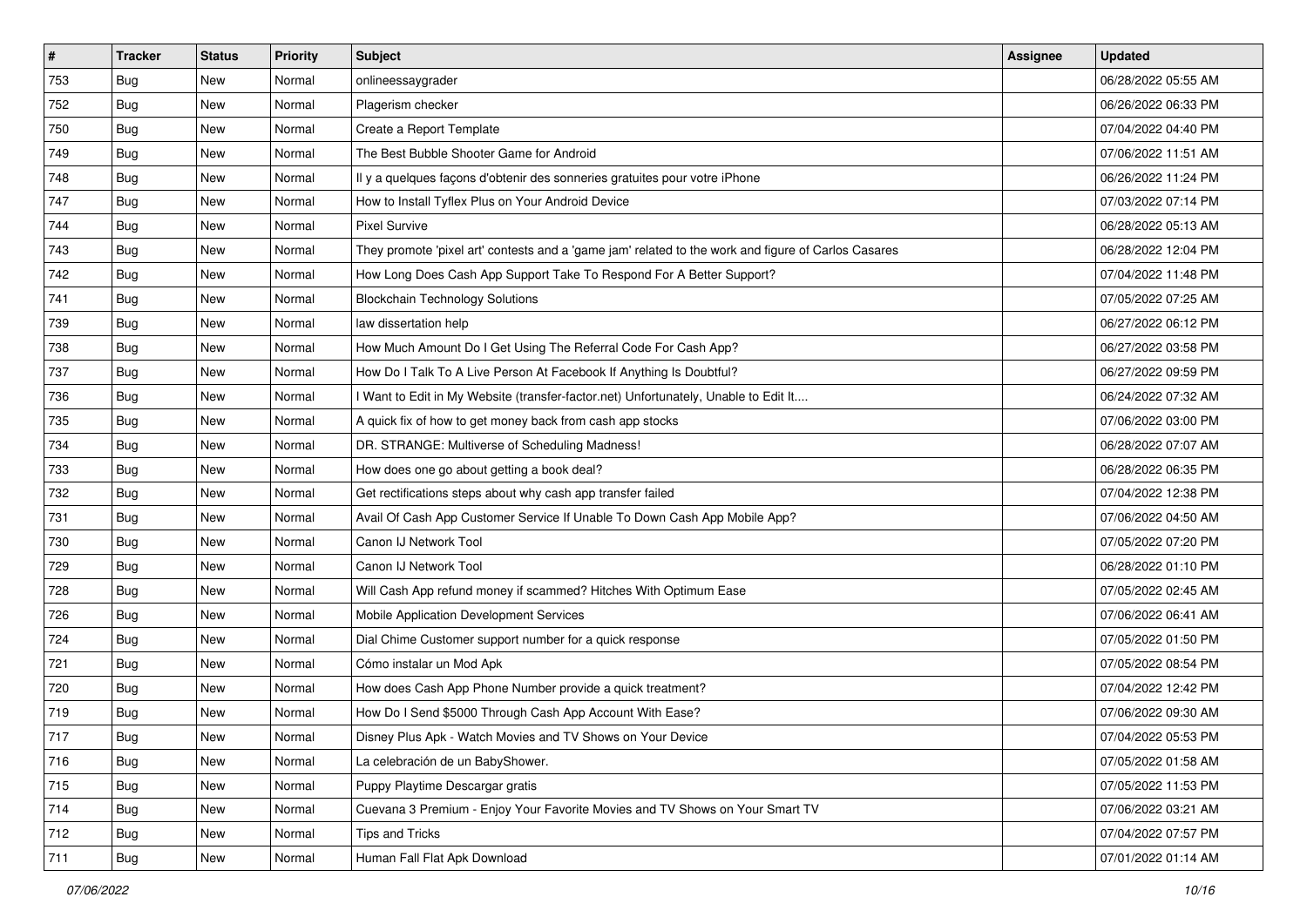| $\vert$ # | <b>Tracker</b> | <b>Status</b> | <b>Priority</b> | <b>Subject</b>                                                          | <b>Assignee</b> | <b>Updated</b>      |
|-----------|----------------|---------------|-----------------|-------------------------------------------------------------------------|-----------------|---------------------|
| 710       | Bug            | New           | Normal          | Take Necessary Assistance If You Are Unable Activate Cash App Card      |                 | 07/04/2022 04:59 PM |
| 709       | Bug            | New           | Normal          | How To Load Cash App Card At Walmart Without Having To Face Any Hassle? |                 | 07/05/2022 07:45 AM |
| 708       | Bug            | New           | Normal          | Efficient ways to proceed with the cash app dispute process?            |                 | 07/06/2022 02:00 AM |
| 706       | Bug            | New           | Normal          | How Can You Cancel A Cash App Payment Without Any Prior Information?    |                 | 07/05/2022 03:46 AM |
| 705       | Bug            | <b>New</b>    | Normal          | wuxiaworld                                                              |                 | 07/04/2022 10:20 AM |
| 704       | <b>Bug</b>     | New           | Normal          | Reach support team of Chime Customer Service for instant help           |                 | 07/05/2022 02:23 AM |
| 703       | <b>Bug</b>     | New           | Normal          | For real-time help, dial Facebook customer service number               |                 | 07/05/2022 02:40 PM |
| 702       | Bug            | <b>New</b>    | Normal          | Avail Chime Customer Service to know How To Get Chime Bank Statement    |                 | 07/04/2022 05:58 AM |
| 701       | <b>Bug</b>     | New           | Normal          | Why Law Essay Helper UK is Necessary?                                   |                 | 07/06/2022 05:01 AM |
| 700       | <b>Bug</b>     | New           | Normal          | Cómo descargar Poppy Playtime                                           |                 | 04/01/2022 09:30 AM |
| 699       | <b>Bug</b>     | New           | Normal          | Would you be able to utilize Cash App Twitch?                           |                 | 07/06/2022 03:00 PM |
| 697       | <b>Bug</b>     | New           | Normal          | How to Descargar Pura TV For Android                                    |                 | 07/05/2022 03:29 PM |
| 696       | Bug            | <b>New</b>    | Normal          | How to Install the TuMangaOnline App                                    |                 | 07/05/2022 05:37 PM |
| 695       | <b>Bug</b>     | <b>New</b>    | Normal          | Refer Listas IPTV Apk                                                   |                 | 07/04/2022 02:19 AM |
| 692       | <b>Bug</b>     | New           | Normal          | Esports 888b                                                            |                 | 07/06/2022 03:20 AM |
| 691       | <b>Bug</b>     | <b>New</b>    | Normal          | tea garden dublin                                                       |                 | 04/01/2022 09:31 AM |
| 690       | Bug            | New           | Normal          | campervan hire                                                          |                 | 07/05/2022 02:00 PM |
| 689       | <b>Bug</b>     | <b>New</b>    | Normal          | How to use twitch.tv/activate?                                          |                 | 07/04/2022 12:58 PM |
| 688       | Bug            | New           | Normal          | How to use twitch.tv/activate?                                          |                 | 07/05/2022 04:19 AM |
| 687       | Bug            | New           | Normal          | How to use twitch.tv/activate?                                          |                 | 07/04/2022 11:40 PM |
| 686       | Bug            | <b>New</b>    | Normal          | Welcome To The Most Demandable Mahipalpur Escorts Agency                |                 | 07/05/2022 02:18 AM |
| 684       | <b>Bug</b>     | New           | Normal          | Difference between paper map and online map                             |                 | 07/04/2022 05:03 AM |
| 682       | <b>Bug</b>     | <b>New</b>    | Normal          | Does Facebook customer service live chat allow to speak with someone?   |                 | 07/05/2022 06:09 PM |
| 679       | Bug            | New           | Normal          | Word Finder helps you to play word games better                         |                 | 04/01/2022 09:34 AM |
| 678       | <b>Bug</b>     | New           | Normal          | How to be a winner in buidnow gg                                        |                 | 07/06/2022 10:43 AM |
| 677       | Bug            | <b>New</b>    | Normal          | Logo Design Services Near Me                                            |                 | 07/05/2022 12:15 AM |
| 676       | Bug            | New           | Normal          | Does Facebook customer service live chat allow to speak with someone?   |                 | 04/01/2022 09:39 AM |
| 675       | Bug            | New           | Normal          | What Are Smart Tactics To Fix Cash App Transfer Failed Hurdles?         |                 | 06/27/2022 09:51 AM |
| 673       | Bug            | New           | Normal          | Learn the basics of pixel art - Clear grid                              |                 | 07/06/2022 01:32 PM |
| 672       | Bug            | New           | Normal          | The easiest way to delete ringtones on iPhone                           |                 | 07/04/2022 01:22 PM |
| 670       | Bug            | New           | Normal          | JTWhatsApp Apk - The New and Improved WhatsApp                          |                 | 07/04/2022 03:20 PM |
| 668       | Bug            | New           | Normal          | Get to know Cash App Refund Process here                                |                 | 07/05/2022 05:09 PM |
| 667       | i Bug          | New           | Normal          | What Is a Ringtone?                                                     |                 | 07/04/2022 09:55 AM |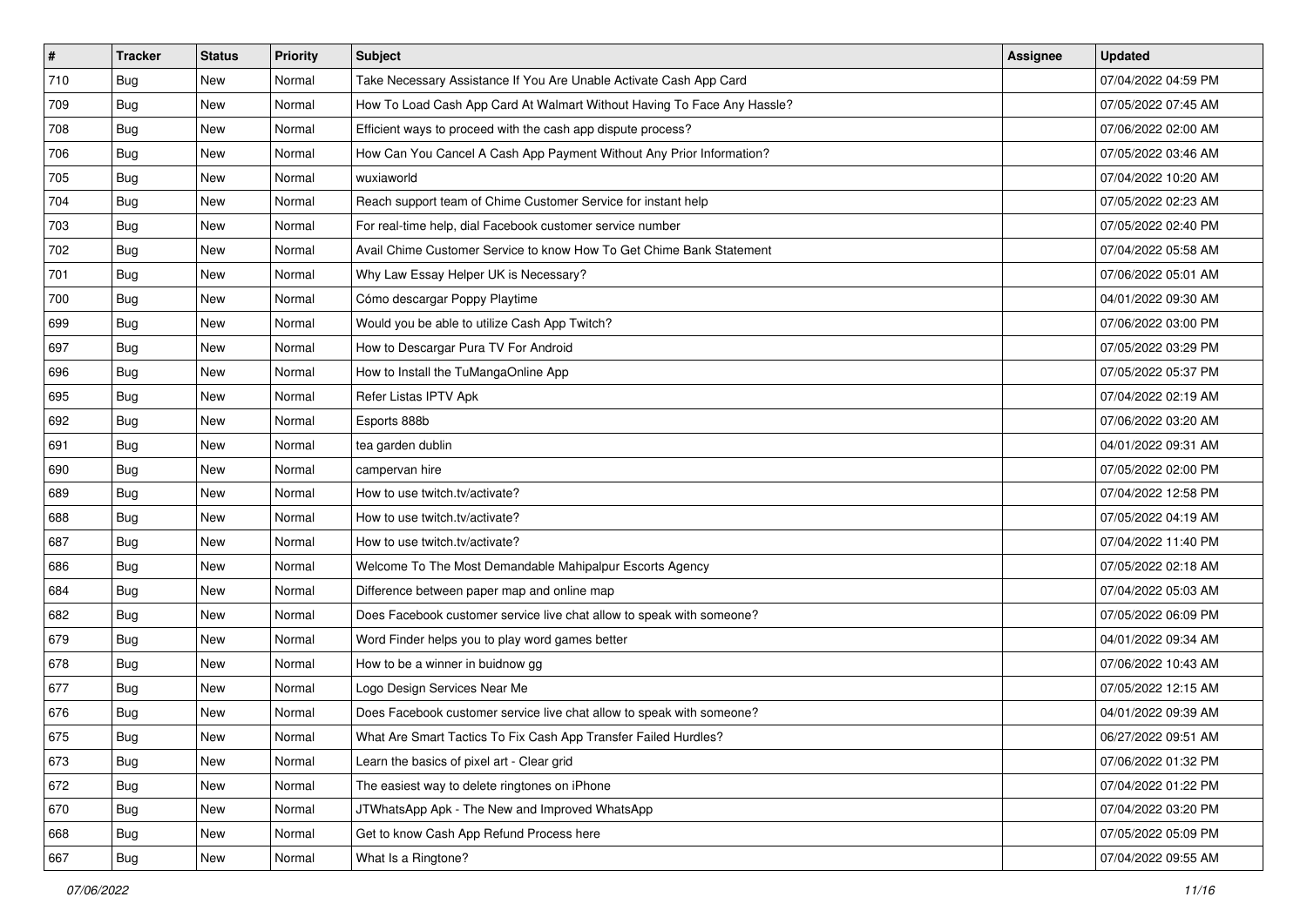| $\vert$ # | <b>Tracker</b> | <b>Status</b> | <b>Priority</b> | Subject                                                                          | <b>Assignee</b> | <b>Updated</b>      |
|-----------|----------------|---------------|-----------------|----------------------------------------------------------------------------------|-----------------|---------------------|
| 666       | <b>Bug</b>     | New           | Normal          | 470+ pages à colorier de Noël                                                    |                 | 07/06/2022 01:35 PM |
| 664       | Bug            | New           | Normal          | Tea TV Apk Download - The Best Way to Watch Movies Offline                       |                 | 07/06/2022 09:58 AM |
| 662       | Bug            | New           | Normal          | Oreo TV Download - The Easiest Way to Watch Live TV                              |                 | 07/05/2022 12:10 PM |
| 661       | Bug            | New           | Normal          | Turbo VPN MOD APK Download                                                       |                 | 07/05/2022 11:24 AM |
| 660       | <b>Bug</b>     | New           | Normal          | Anchovies Nutrition Facts And Health Benefits                                    |                 | 04/01/2022 09:40 AM |
| 659       | Bug            | New           | Normal          | Olive Oil Properties And Health Benefits                                         |                 | 07/04/2022 06:06 PM |
| 658       | Bug            | New           | Normal          | Watermelon Nutrition Facts And Health Benefits                                   |                 | 07/05/2022 12:28 PM |
| 657       | <b>Bug</b>     | <b>New</b>    | Normal          | <b>Coconut Nutrition Facts And Health Benefits</b>                               |                 | 07/04/2022 11:24 AM |
| 656       | <b>Bug</b>     | New           | Normal          | Kiwi Nutrition Facts And Health Benefits                                         |                 | 07/05/2022 04:52 AM |
| 655       | <b>Bug</b>     | <b>New</b>    | Normal          | <b>Eggplant Health Benefits</b>                                                  |                 | 07/05/2022 10:20 PM |
| 653       | Bug            | New           | Normal          | Jujube (Jinjoles): Properties And Health Benefits                                |                 | 07/02/2022 08:17 PM |
| 652       | <b>Bug</b>     | New           | Normal          | <b>Sesame Health Benefits</b>                                                    |                 | 07/03/2022 12:28 PM |
| 651       | Bug            | <b>New</b>    | Normal          | <b>Salmon Health Benefits</b>                                                    |                 | 07/05/2022 12:09 PM |
| 650       | <b>Bug</b>     | New           | Normal          | <b>Cherries Health Benefits</b>                                                  |                 | 07/05/2022 11:57 PM |
| 645       | <b>Bug</b>     | New           | Normal          | thong tin chinh xac nhat hom nay                                                 |                 | 07/05/2022 06:06 AM |
| 644       | <b>Bug</b>     | New           | Normal          | <b>TeaTV App Review</b>                                                          |                 | 07/06/2022 03:32 AM |
| 643       | <b>Bug</b>     | New           | Normal          | Oreo TV Apk Download                                                             |                 | 07/06/2022 09:43 AM |
| 642       | Bug            | New           | Normal          | thong tin thoi tiet ngay hom nay                                                 |                 | 07/04/2022 12:09 AM |
| 641       | <b>Bug</b>     | New           | Normal          | Get Best Economics Dissertation Writing Service                                  |                 | 06/25/2022 10:04 AM |
| 640       | Bug            | New           | Normal          | play game with me                                                                |                 | 07/03/2022 03:41 PM |
| 639       | <b>Bug</b>     | <b>New</b>    | Normal          | thong tin chinh xac                                                              |                 | 07/04/2022 03:54 AM |
| 638       | Bug            | New           | Normal          | Run 3 game                                                                       |                 | 07/04/2022 09:49 PM |
| 636       | Bug            | <b>New</b>    | Normal          | What is the most popular furniture color?                                        |                 | 07/04/2022 08:31 PM |
| 635       | Bug            | New           | Normal          | Buy Steroids Online with OurMedicnes.com   Best Quality Steroids                 |                 | 07/05/2022 09:51 PM |
| 634       | Bug            | New           | Normal          | Buy Vidalista Tablets (Tadalafil) at [\$25 OFF + Free Shipping] Vidalistatablets |                 | 07/04/2022 02:31 AM |
| 633       | Bug            | New           | Normal          | How i can i solve my issue                                                       |                 | 04/01/2022 09:38 AM |
| 632       | Bug            | New           | Normal          | CheapestMedsShop   100% Safe Medicines Online in UK & AUS.                       |                 | 07/06/2022 03:10 AM |
| 631       | Bug            | New           | Normal          | How Can I Load Cash App Card at Walmart straight away?                           |                 | 07/05/2022 04:34 AM |
| 630       | Bug            | New           | Normal          | How Can I Load Cash App Card at Walmart straight away?                           |                 | 06/26/2022 12:04 AM |
| 629       | Bug            | New           | Normal          | How Can I Load Cash App Card at Walmart straight away?                           |                 | 07/03/2022 11:06 PM |
| 628       | Bug            | New           | Normal          | CV reviewing services!                                                           |                 | 07/04/2022 11:33 PM |
| 627       | <b>Bug</b>     | New           | Normal          | <b>HELO</b>                                                                      |                 | 07/04/2022 04:25 AM |
| 625       | <b>Bug</b>     | New           | Normal          | The best free online driving directions tool                                     |                 | 04/01/2022 09:28 AM |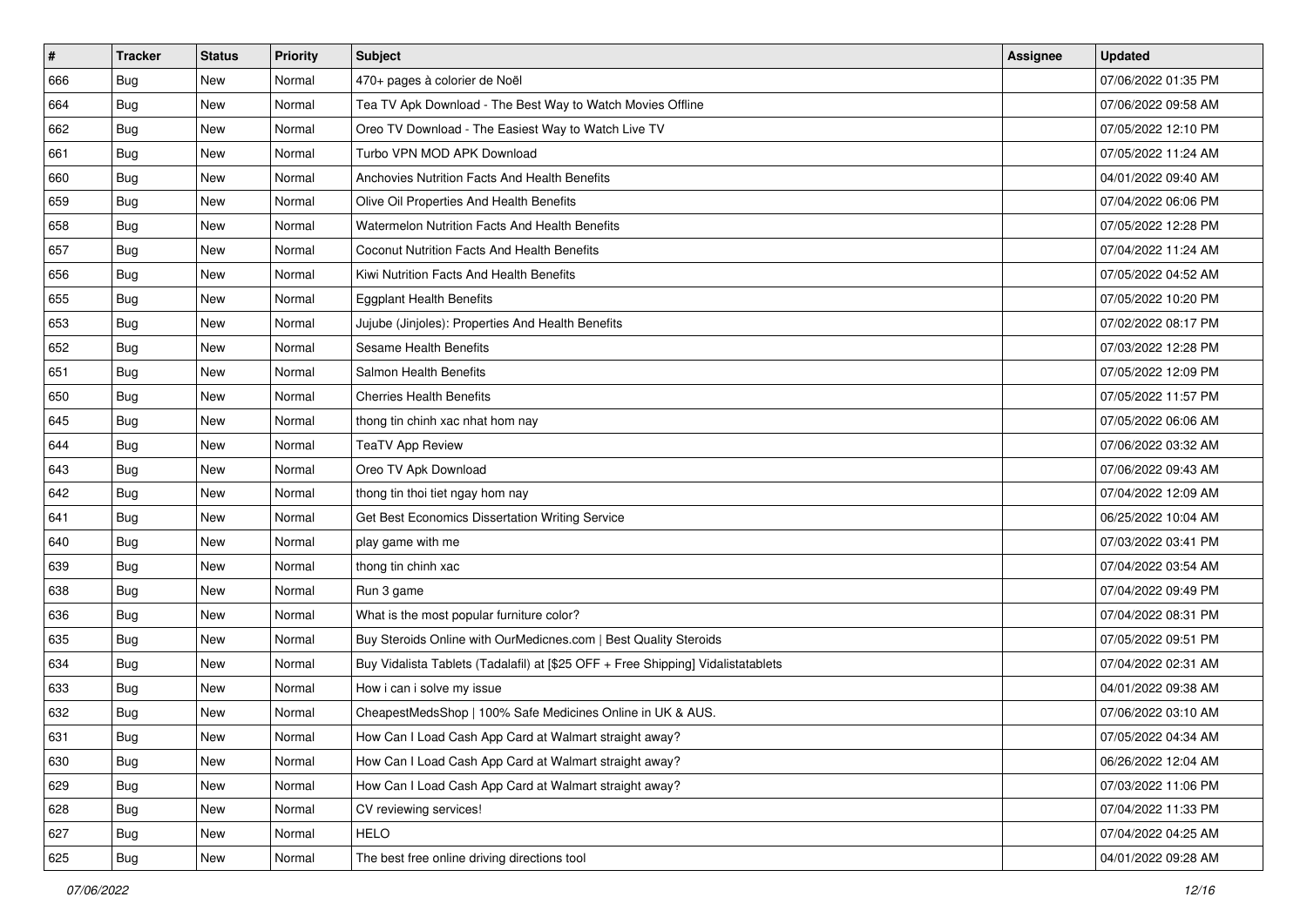| $\vert$ # | <b>Tracker</b> | <b>Status</b> | <b>Priority</b> | Subject                                                                                                                                                                                                                                                               | Assignee | <b>Updated</b>      |
|-----------|----------------|---------------|-----------------|-----------------------------------------------------------------------------------------------------------------------------------------------------------------------------------------------------------------------------------------------------------------------|----------|---------------------|
| 624       | <b>Bug</b>     | New           | Normal          | Use go with the Driving Directions for your go                                                                                                                                                                                                                        |          | 07/03/2022 10:13 AM |
| 623       | Bug            | <b>New</b>    | Normal          | Listen to online radio stations for mobile phones                                                                                                                                                                                                                     |          | 07/03/2022 09:22 PM |
| 622       | Bug            | New           | Normal          | CheapestMedsShop   100% Safe Medicines Online in UK & AUS.                                                                                                                                                                                                            |          | 07/06/2022 10:21 AM |
| 621       | <b>Bug</b>     | <b>New</b>    | Normal          | Buy All Modafinil & Armodafinil Tablets @Buy Modafinil US                                                                                                                                                                                                             |          | 07/06/2022 12:06 PM |
| 620       | Bug            | <b>New</b>    | Normal          | Viagra Meds: Fastest & Quick Delivery On Your Doorstep - USA                                                                                                                                                                                                          |          | 07/05/2022 01:45 AM |
| 619       | <b>Bug</b>     | <b>New</b>    | Normal          | Online Trusted Medicine Store in US for Health - Genericmedsupply                                                                                                                                                                                                     |          | 07/05/2022 05:11 AM |
| 618       | Bug            | New           | Normal          | Buy Steroids Online with OurMedicnes.com   Best Quality Steroids                                                                                                                                                                                                      |          | 07/04/2022 12:08 PM |
| 617       | Bug            | New           | Normal          | Buy Vidalista Tablets (Tadalafil) at [\$25 OFF + Free Shipping] Vidalistatablets                                                                                                                                                                                      |          | 07/06/2022 04:44 AM |
| 616       | Bug            | <b>New</b>    | Normal          | Buy Anavar Tablets   Anavar For Sale in USA, UK & Australia                                                                                                                                                                                                           |          | 07/03/2022 10:14 PM |
| 615       | Bug            | <b>New</b>    | Normal          | CheapestMedsShop   100% Safe Medicines Online in USA UK & AUS.                                                                                                                                                                                                        |          | 07/05/2022 09:58 AM |
| 614       | Bug            | <b>New</b>    | Normal          | Como baixar o MOD APK no celular                                                                                                                                                                                                                                      |          | 07/05/2022 04:08 AM |
| 613       | Bug            | New           | Normal          | Buy Aspadol 100mg Tab Online in US, UK, AU   Erospharmacy                                                                                                                                                                                                             |          | 07/05/2022 07:31 AM |
| 612       | Bug            | <b>New</b>    | Normal          | Luxury Slingshot Rental                                                                                                                                                                                                                                               |          | 07/04/2022 12:31 AM |
| 607       | <b>Bug</b>     | New           | Normal          | Vex 5                                                                                                                                                                                                                                                                 |          | 06/27/2022 11:24 PM |
| 604       | Bug            | <b>New</b>    | Normal          | <b>Idle Game Online</b>                                                                                                                                                                                                                                               |          | 07/03/2022 01:49 PM |
| 603       | Bug            | New           | Normal          | Premiere gratuito da lista de IPTV                                                                                                                                                                                                                                    |          | 07/04/2022 01:09 AM |
| 600       | <b>Bug</b>     | <b>New</b>    | Normal          | Play Store Pro                                                                                                                                                                                                                                                        |          | 07/05/2022 09:29 PM |
| 599       | Bug            | <b>New</b>    | Normal          | Do you know how to delete cash app account from your computer?                                                                                                                                                                                                        |          | 07/04/2022 09:12 AM |
| 598       | <b>Bug</b>     | New           | Normal          | Universo s / f Download                                                                                                                                                                                                                                               |          | 07/05/2022 04:13 AM |
| 597       | Bug            | <b>New</b>    | Normal          | Universo s / f Download                                                                                                                                                                                                                                               |          | 07/06/2022 09:28 AM |
| 596       | Bug            | New           | Normal          | Kids Games                                                                                                                                                                                                                                                            |          | 06/27/2022 04:08 AM |
| 595       | Bug            | <b>New</b>    | Normal          | RFM Online - une révolution dans la gestion de l'identité numérique                                                                                                                                                                                                   |          | 07/04/2022 08:30 AM |
| 593       | Bug            | <b>New</b>    | Normal          | Eiffel Spark Ultimate C2 SN series is a fully synthetic range of advanced performance engine oils blended in high<br>performance fully synthetic (PAO - polyalphaolefin) basestocks fortified with advanced technology additive system,<br>specifically formulated to |          | 07/05/2022 01:19 AM |
| 592       | Bug            | <b>New</b>    | Normal          | Deezer Premium APK - Baixe músicas de qualquer lugar do mundo de graça                                                                                                                                                                                                |          | 07/04/2022 10:43 AM |
| 591       | <b>Bug</b>     | New           | Normal          | How To Find Facebook Modifications For Your Spotify Premium Apk?                                                                                                                                                                                                      |          | 07/05/2022 03:13 PM |
| 590       | Bug            | <b>New</b>    | Normal          | Follow proper initiatives to check my cash app card balance:                                                                                                                                                                                                          |          | 07/03/2022 11:23 PM |
| 589       | Bug            | New           | Normal          | How can I get the cash app phone number of customer support?                                                                                                                                                                                                          |          | 06/30/2022 12:20 AM |
| 588       | Bug            | New           | Normal          | YouTube Vanced Apk Manager App - Como instalá-lo                                                                                                                                                                                                                      |          | 06/28/2022 10:56 PM |
| 587       | Bug            | New           | Normal          | Why Picsart Pro Offers Great Features                                                                                                                                                                                                                                 |          | 07/05/2022 02:12 AM |
| 586       | <b>Bug</b>     | New           | Normal          | Best Modifications For Your Mobile Phone                                                                                                                                                                                                                              |          | 07/05/2022 04:56 PM |
| 585       | Bug            | New           | Normal          | What is cash app help number?                                                                                                                                                                                                                                         |          | 07/06/2022 03:14 AM |
| 584       | <b>Bug</b>     | New           | Normal          | Want the cash app customer service number to check balance?                                                                                                                                                                                                           |          | 07/02/2022 07:36 PM |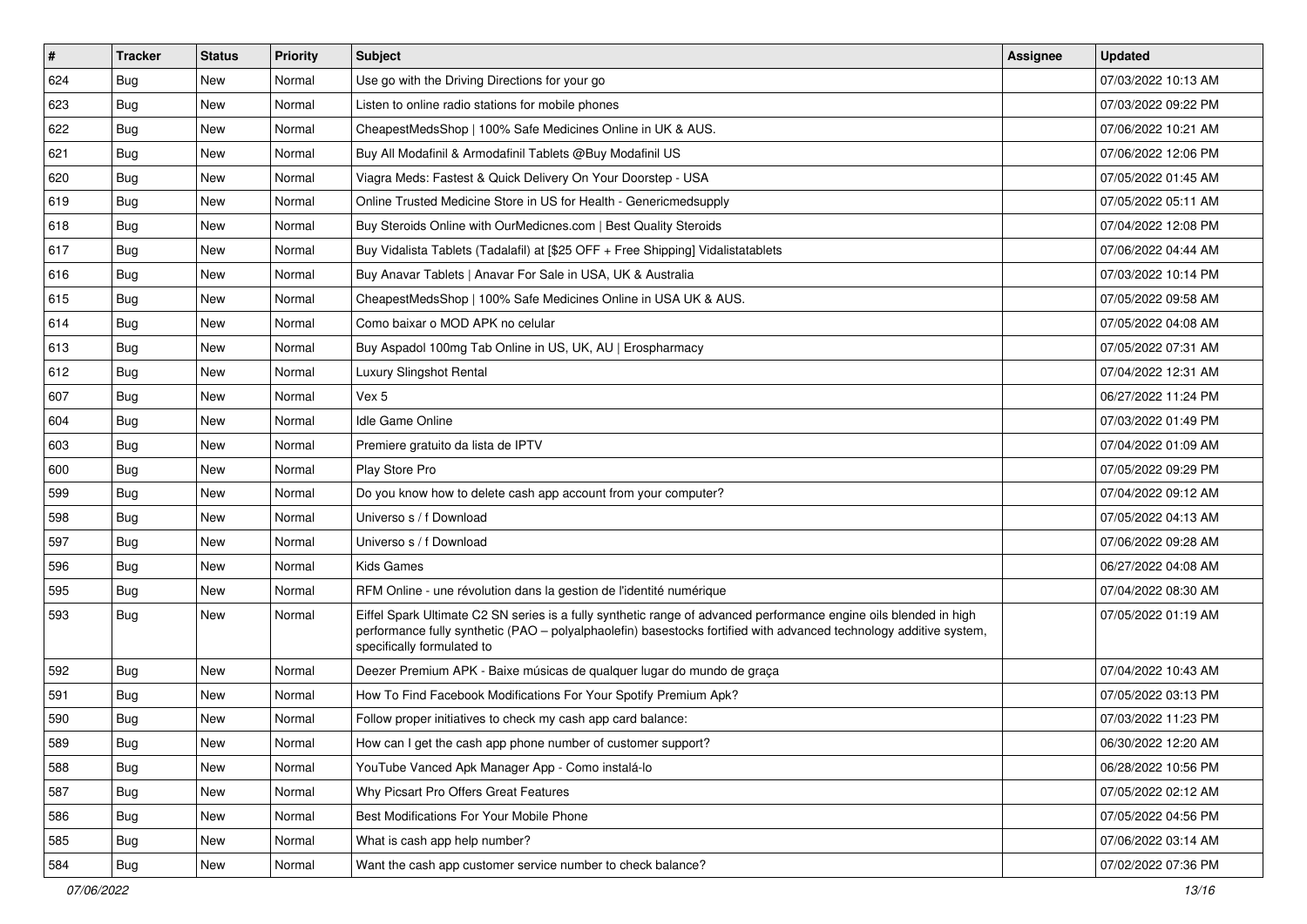| $\sharp$ | <b>Tracker</b> | <b>Status</b> | <b>Priority</b> | Subject                                                                                                                                                                                                                                        | <b>Assignee</b> | <b>Updated</b>      |
|----------|----------------|---------------|-----------------|------------------------------------------------------------------------------------------------------------------------------------------------------------------------------------------------------------------------------------------------|-----------------|---------------------|
| 581      | <b>Bug</b>     | New           | Normal          | E-Learning Course Help                                                                                                                                                                                                                         |                 | 07/04/2022 09:23 AM |
| 577      | Bug            | <b>New</b>    | Normal          | Follow these easy steps to make Admiral Casino Login                                                                                                                                                                                           |                 | 07/05/2022 11:31 AM |
| 576      | Bug            | New           | Normal          | So laden Sie ein Instagram-Bild herunter                                                                                                                                                                                                       |                 | 06/30/2022 06:17 PM |
| 574      | <b>Bug</b>     | <b>New</b>    | Normal          | How to fix the Epson printer offline issue due to a wired connection?                                                                                                                                                                          |                 | 07/05/2022 02:39 PM |
| 573      | Bug            | <b>New</b>    | Normal          | Experimente lo mejor en la aplicación Apk de juegos gratis                                                                                                                                                                                     |                 | 07/05/2022 08:47 PM |
| 568      | <b>Bug</b>     | <b>New</b>    | Normal          | Instale a versão mais recente do YouTube Premium                                                                                                                                                                                               |                 | 07/05/2022 09:14 AM |
| 567      | Bug            | New           | Normal          | Singapore assignment help                                                                                                                                                                                                                      |                 | 07/06/2022 08:15 AM |
| 566      | <b>Bug</b>     | New           | Normal          | Kinemaster Pro Download - los App Review                                                                                                                                                                                                       |                 | 04/01/2022 09:27 AM |
| 565      | Bug            | <b>New</b>    | Normal          | How To Install RepelisPlus On Your Android Phone?                                                                                                                                                                                              |                 | 07/05/2022 08:42 PM |
| 564      | Bug            | <b>New</b>    | Normal          | How To Install RepelisPlus On Your Android Phone?                                                                                                                                                                                              |                 | 07/02/2022 11:29 PM |
| 563      | Bug            | New           | Normal          | Understanding the Difference Between Free and Paid Mod Apks                                                                                                                                                                                    |                 | 07/04/2022 07:50 PM |
| 562      | Bug            | New           | Normal          | Learn Basic Mahjong Rules                                                                                                                                                                                                                      |                 | 07/04/2022 08:22 PM |
| 561      | Bug            | <b>New</b>    | Normal          | Enjoy the Full YouTube Premium Experience With YouTube Premium Membership                                                                                                                                                                      |                 | 07/06/2022 03:06 AM |
| 560      | <b>Bug</b>     | New           | Normal          | Whatsapp Aero - Make Your Phone Auto Connect                                                                                                                                                                                                   |                 | 04/01/2022 09:28 AM |
| 556      | Bug            | <b>New</b>    | Normal          | Play Game Mod Apk With Your Friends                                                                                                                                                                                                            |                 | 07/05/2022 11:45 AM |
| 555      | Bug            | New           | Normal          | web design development in hyderabad                                                                                                                                                                                                            |                 | 07/04/2022 07:09 AM |
| 554      | <b>Bug</b>     | New           | Normal          | XvideoStudio Video Editor APK Free Download on TechToDown                                                                                                                                                                                      |                 | 07/06/2022 09:14 AM |
| 553      | Bug            | <b>New</b>    | Normal          | Cinema HD APK - Free Movie Enjoyment App on Android                                                                                                                                                                                            |                 | 07/06/2022 12:41 PM |
| 551      | <b>Bug</b>     | New           | Normal          | Why Do Students Need Online Best Dissertation Writing Services?                                                                                                                                                                                |                 | 07/03/2022 11:16 AM |
| 550      | Bug            | <b>New</b>    | Normal          | Nederland FM - beste manieren om naar internationale radio op internet te luisteren                                                                                                                                                            |                 | 06/29/2022 12:06 AM |
| 549      | <b>Bug</b>     | New           | Normal          | Radio Luisteren                                                                                                                                                                                                                                |                 | 07/02/2022 01:24 AM |
| 548      | Bug            | New           | Normal          | Web N Logo Design                                                                                                                                                                                                                              |                 | 06/28/2022 08:24 AM |
| 547      | Bug            | <b>New</b>    | Normal          | Get rid of the issue of cash app down by calling experts.                                                                                                                                                                                      |                 | 07/05/2022 11:02 PM |
| 544      | Bug            | New           | Normal          | Hey! I had a very cool idea to order our general picture on canvas for my family as a gift. But couldn't find a good<br>one. Once my friend advised me this article in which I found what I was looking for and gave a cool gift to my family. |                 | 06/27/2022 04:10 AM |
| 542      | Bug            | <b>New</b>    | Normal          | Web N Logo Design                                                                                                                                                                                                                              |                 | 07/05/2022 12:19 AM |
| 541      | Bug            | New           | Normal          | How to fix the cash app payment failed errors?                                                                                                                                                                                                 |                 | 07/06/2022 03:16 PM |
| 540      | <b>Bug</b>     | <b>New</b>    | Normal          | Why Haven't I Received My Cash App Card? Can I get t the reasons behind it                                                                                                                                                                     |                 | 06/29/2022 09:42 AM |
| 539      | Bug            | New           | Normal          | Do you want to know how to activate cash card through phone number?                                                                                                                                                                            |                 | 04/01/2022 09:25 AM |
| 538      | Bug            | New           | Normal          | Will cash app refund money if scammed quickly?                                                                                                                                                                                                 |                 | 06/27/2022 10:25 AM |
| 537      | Bug            | New           | Normal          | Get tech assistance with customer support on ATT Yahoo email login issue.                                                                                                                                                                      |                 | 07/05/2022 09:54 AM |
| 533      | <b>Bug</b>     | New           | Normal          | How to complete the homework assignments in economics in the easiest way?                                                                                                                                                                      |                 | 06/30/2022 07:33 PM |
| 532      | Bug            | New           | Normal          | My Assignment Help                                                                                                                                                                                                                             |                 | 07/05/2022 11:04 AM |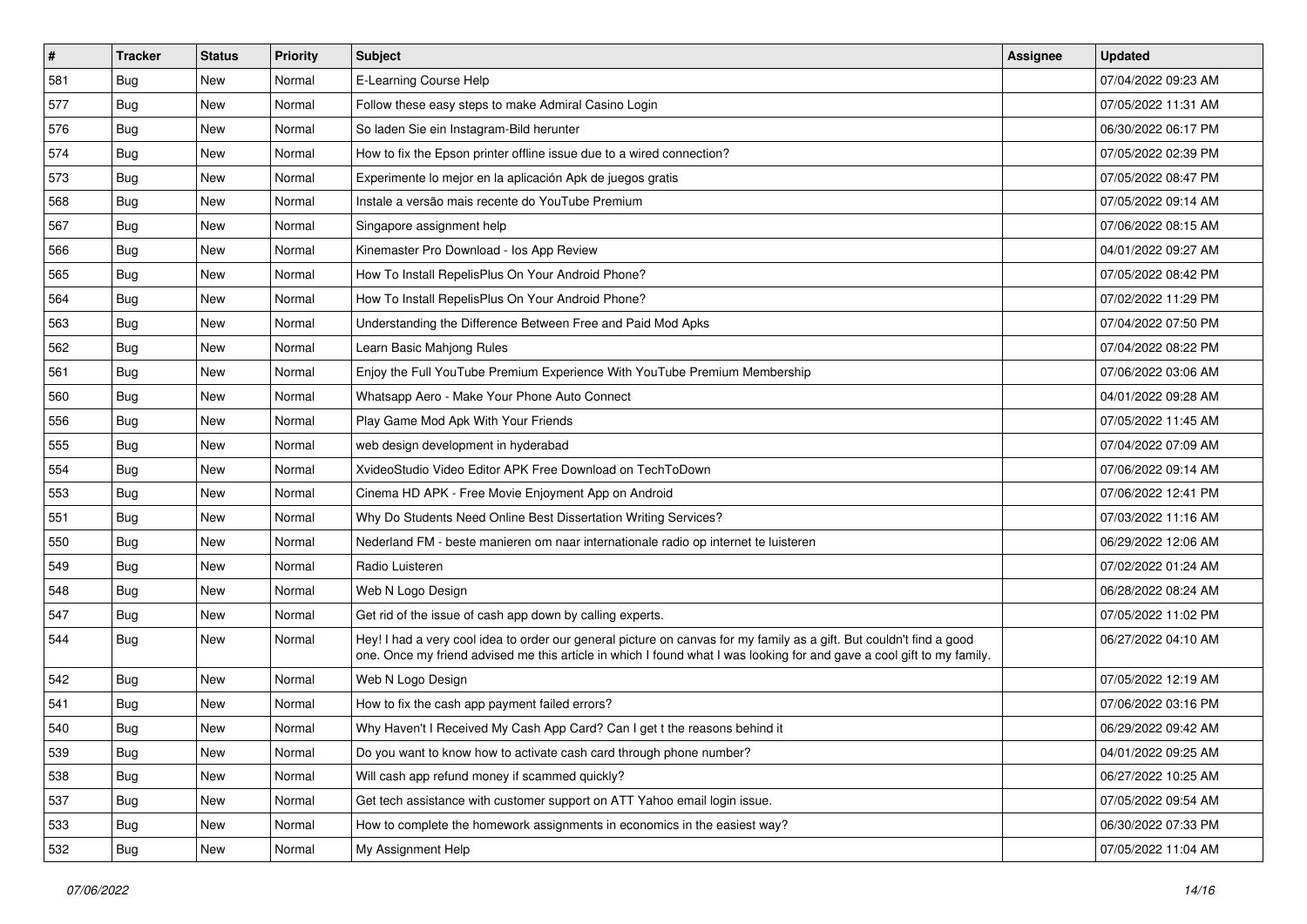| #   | <b>Tracker</b> | <b>Status</b> | <b>Priority</b> | <b>Subject</b>                                                                           | <b>Assignee</b> | <b>Updated</b>      |
|-----|----------------|---------------|-----------------|------------------------------------------------------------------------------------------|-----------------|---------------------|
| 529 | <b>Bug</b>     | New           | Normal          | Thop TV APK - Free Download for Android                                                  |                 | 07/06/2022 06:59 AM |
| 528 | Bug            | New           | Normal          | Korean Mag                                                                               |                 | 07/05/2022 06:42 PM |
| 526 | Bug            | New           | Normal          | Soundcloud to mp3 converter - Download Soundcloud songs                                  |                 | 07/06/2022 01:19 PM |
| 525 | <b>Bug</b>     | New           | Normal          | If you don't have a QR code: How to activate cash app card in app                        |                 | 07/06/2022 07:31 AM |
| 524 | Bug            | New           | Normal          | How Does Google Account Recovery Work If Your Account Is Hacked?                         |                 | 07/05/2022 04:20 PM |
| 520 | Bug            | New           | Normal          | What Is The Major Role Of Cash.app/Help and Support Page?                                |                 | 07/06/2022 10:04 AM |
| 519 | Bug            | New           | Normal          | Are you finding online UK Assignment writers?                                            |                 | 07/05/2022 08:48 PM |
| 518 | <b>Bug</b>     | New           | Normal          | How To Check The Balance Of Cash App Account By Taking Cash App Support?                 |                 | 07/04/2022 10:21 AM |
| 517 | Bug            | New           | Normal          | Proficient tips to take help of cash app support professionals:                          |                 | 07/06/2022 03:52 AM |
| 516 | <b>Bug</b>     | New           | Normal          | Does Cash App Help To Get Cash App Refund Without Any Interruption?                      |                 | 07/06/2022 06:04 AM |
| 515 | <b>Bug</b>     | New           | Normal          | Fragment Nike Dunk High Tokyo Fake                                                       |                 | 07/06/2022 01:17 PM |
| 514 | Bug            | New           | Normal          | Trans-Caribbean                                                                          |                 | 07/05/2022 01:45 PM |
| 512 | Bug            | New           | Normal          | The Importance Of Using Custom Writing Services                                          |                 | 07/03/2022 06:05 AM |
| 508 | <b>Bug</b>     | New           | Normal          | hire a professional dissertation help                                                    |                 | 07/06/2022 07:09 AM |
| 507 | <b>Bug</b>     | New           | Normal          | central.bitdefender.com                                                                  |                 | 07/06/2022 07:22 AM |
| 506 | Bug            | New           | Normal          | www.trendmicro.com/activate                                                              |                 | 07/05/2022 11:03 AM |
| 505 | <b>Bug</b>     | New           | Normal          | www.trendmicro.com/activate                                                              |                 | 07/06/2022 07:22 PM |
| 504 | Bug            | New           | Normal          | A beginner should always look for online Java assignment help!                           |                 | 07/06/2022 05:08 PM |
| 503 | <b>Bug</b>     | New           | Normal          | Youtube Premium Apk free download for Android                                            |                 | 07/06/2022 07:09 PM |
| 502 | Bug            | New           | Normal          | Les instructions pour définir des sonneries pour iPhone sont simples et faciles à suivre |                 | 07/06/2022 02:39 PM |
| 497 | <b>Bug</b>     | New           | Normal          | Fake Nike Dunk Low Off-White Lot 50                                                      |                 | 07/04/2022 02:01 PM |
| 496 | Bug            | New           | Normal          | What is Live NetTV?                                                                      |                 | 07/06/2022 09:37 AM |
| 495 | Bug            | New           | Normal          | Twitch Clip Downloader Download Twitch Clips Online 2021                                 |                 | 07/06/2022 06:19 AM |
| 494 | Bug            | New           | Normal          | <b>Buy Discussion Post</b>                                                               |                 | 07/06/2022 11:01 AM |
| 492 | Bug            | New           | Normal          | HD Streamz MOD APK v3.5.5 (Keine Werbung)                                                |                 | 07/06/2022 04:31 AM |
| 490 | Bug            | New           | Normal          | Unlock cash app account by getting quick solutions from the technical executives         |                 | 07/06/2022 04:19 PM |
| 489 | <b>Bug</b>     | New           | Normal          | Get cash app refund instantly if sent to the wrong person                                |                 | 07/05/2022 10:05 AM |
| 488 | <b>Bug</b>     | New           | Normal          | Quick solution to solve cash app dispute by the technical team                           |                 | 07/06/2022 05:51 PM |
| 487 | Bug            | New           | Normal          | Cheap Fake Dunks                                                                         |                 | 07/06/2022 01:40 PM |
| 484 | Bug            | New           | Normal          | UK best essay writing service                                                            |                 | 07/05/2022 08:08 AM |
| 483 | Bug            | New           | Normal          | UK best essay writing service                                                            |                 | 07/05/2022 05:11 AM |
| 482 | <b>Bug</b>     | New           | Normal          | <b>Text Window</b>                                                                       |                 | 07/06/2022 05:12 PM |
| 481 | <b>Bug</b>     | New           | Normal          | Nur Online Shop                                                                          |                 | 07/05/2022 11:49 AM |